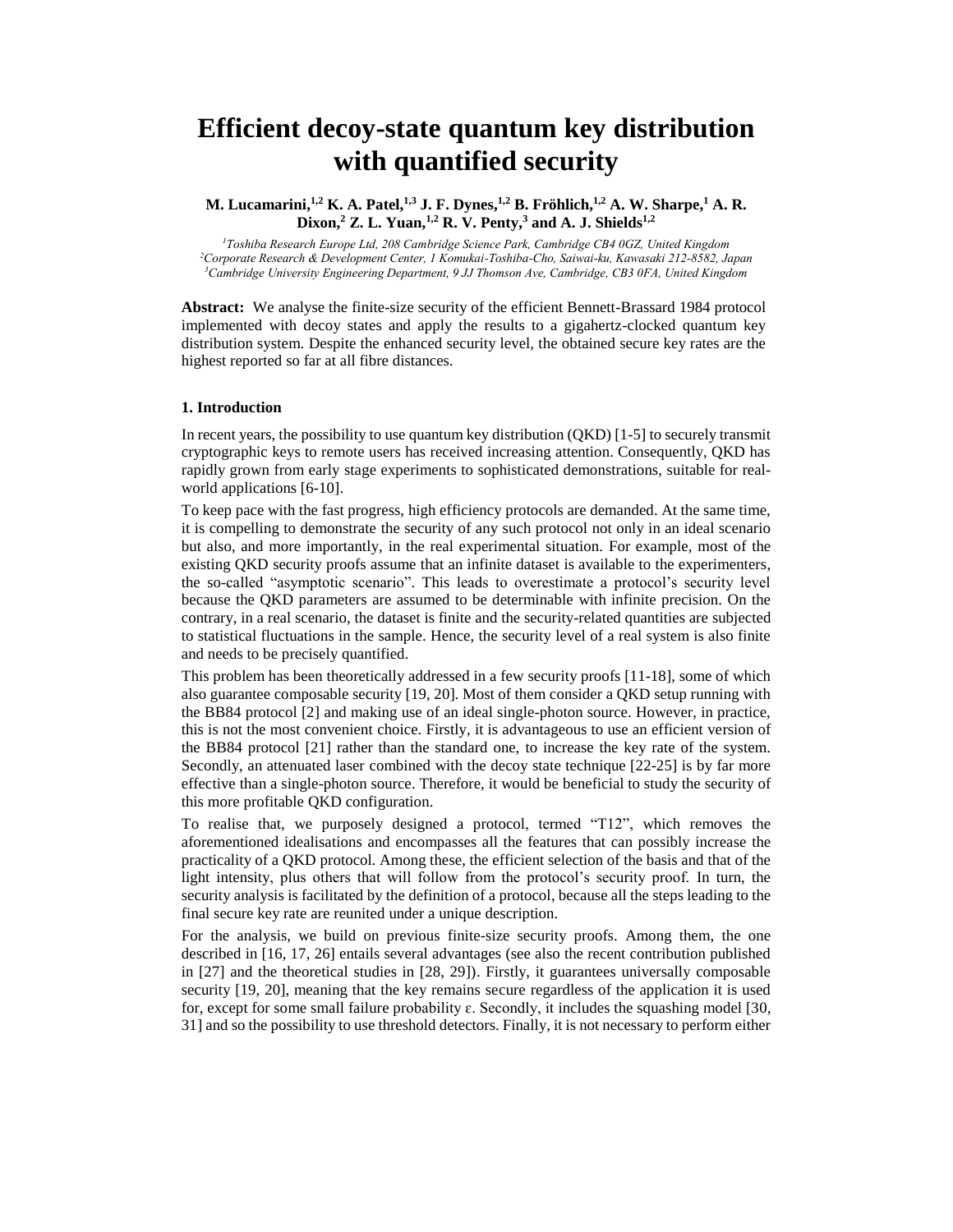a random permutation of the users' strings before the classical post-processing stage [32] or the encryption of error correction information [33].

However, one severe drawback of the aforementioned proof is that when decoy states are taken into account, the key rate remains positive only for very large sample sizes. In fact, in [26] a numerical simulation shows that the data sample must contain at least  $10<sup>6</sup>$  bits in order to provide a positive key rate. This minimum sample size becomes considerably worse, in fact more than 16 times larger, if the same simulation is run with experimental parameters similar to the ones presented in this work. Moreover, even for a reasonably large sample of  $10^8$  bits, the secure key rate is reduced to half its asymptotic value.

Here, we show that the main cause of these problems is the adopted parameter estimation (PE) procedure. Therefore, we review the security proof of [26] and endow it with a more efficient PE, based on numerical optimisation. This improves the results dramatically. We use the new estimates in the security proof to quantify the secure key rate of a gigahertz-clocked QKD system and obtain record rates at all optical fibre distances tested. The approach shows high resistance against small size effects. Using the experimental parameters obtained on a 50.Km optical fibre, the finite-size rate reaches  $85\%$  its asymptotic value for a data sample of  $10^8$  bits and remains positive for sample sizes as small as  $1.4 \times 10^5$  bits.

## **2. Protocol**

We start from a description of the T12 protocol. We assume that the transmitter (Alice) has a phase-randomised source of coherent states [34]. This makes the source statistically equal to a Poissonian distribution of number states such that, when the average photon number, or simply the intensity, from the light source is  $\mu$ , the probability to send a k-photon pulse is Poissonian:

 $e^{\mu} \mu^{k}$ /k!. The light pulses are modulated both in intensity and in another degree of freedom, which is used to encode the quantum information. It can be, e.g., the polarisation, or the relative phase from an asymmetric Mach-Zehnder interferometer, like in our setup (see Fig. 1 in Section 5 for a description). For the intensity, Alice randomly chooses among three possible values [25], which we denote with  $u$  (signal),  $v$  (decoy1) and  $w$  (decoy2). It is convenient to introduce a specific intensity label  $\mu_1$ , with j={0,1,2}, so that  $\mu_0 = u$ ,  $\mu_1 = v$  and  $\mu_2 = w$ . Then the symbol μ indicates a generic intensity value, while the symbol  $μ$ <sub>i</sub> is an intensity index taking on the three specific intensity values u, v and w. The values  $\mu_j$  are selected with probabilities  $p_{\mu_j} = (p_{\mu}, p_{\nu}, p_{\nu})$ , and usually  $p_{\mu} \gg p_{\nu} > p_{\nu}$ . For the encoding, Alice randomly selects one of four possible states, as in the standard BB84 protocol [2], indicated as  $|0_z\rangle$ ,  $|1_z\rangle$  (Z basis) and  $|0x\rangle = (|0z\rangle + |1z\rangle)/\sqrt{2}$ ,  $|1x\rangle = (|0z\rangle - |1z\rangle)/\sqrt{2}$  (X basis). The bases Z and X are selected with probabilities  $p_z \ge 1/2$  and  $p_x = 1 - p_z$ . According to this convention, Z is the majority basis, i.e., the one selected most often, and X the minority basis. When  $p_z > p_x$ , there is an increase of efficiency with respect to the standard BB84 protocol, in which  $p_x = p_z$ . It is convenient, for the following discussion, to introduce also a basis index

Intensities and states are chosen independently by Alice, so that it is possible to pair any state with any different intensity. This allows for a simpler implementation and prevents accidental correlations between the intensity and the information encoding. In addition, it is possible to distill key bits from both the bases and obtain the standard BB84 result as a particular case when  $p_y = p_z$ . This adaptability is useful in practice, as the optimal ratio between the bases can depend on the characteristics of the quantum channel.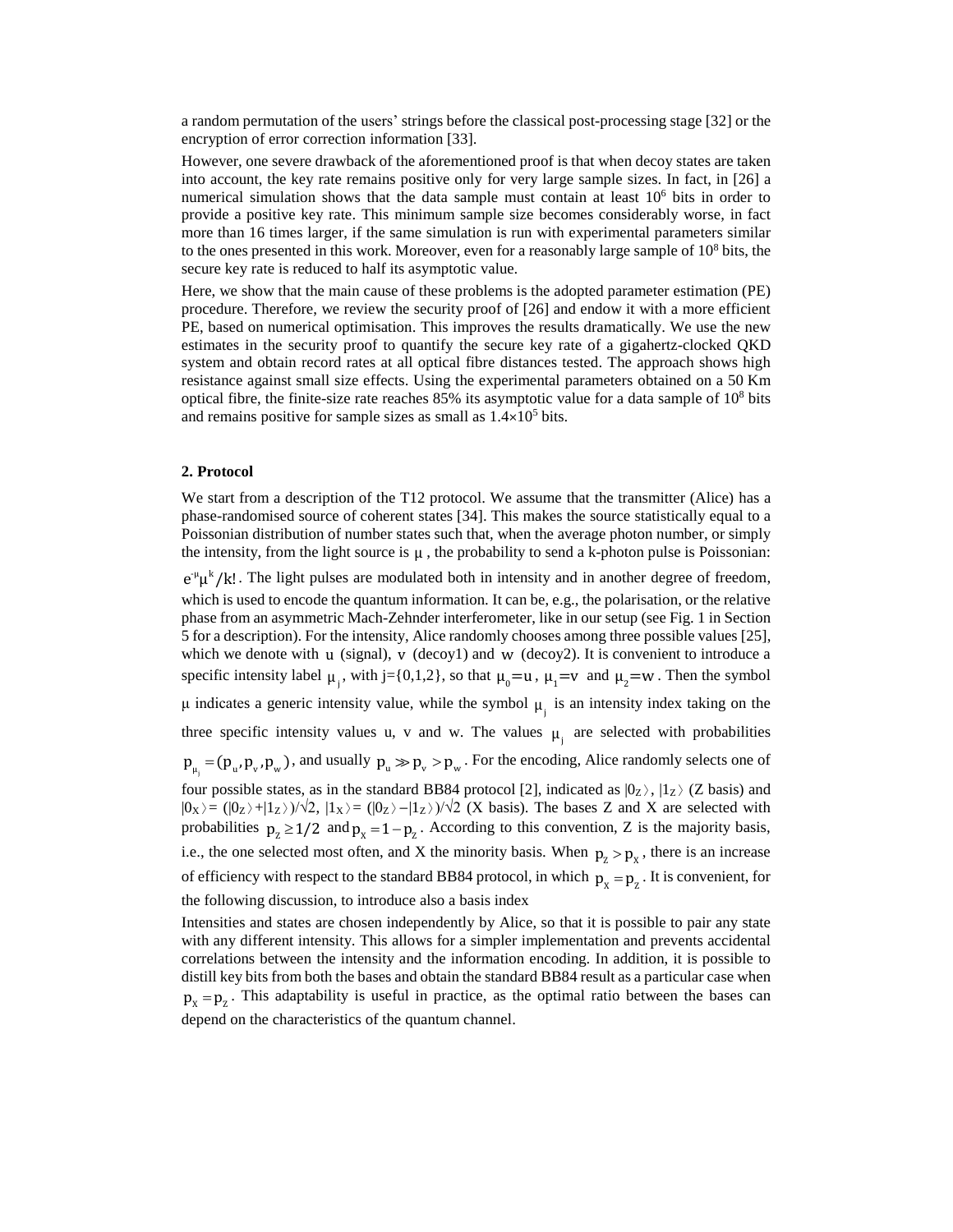In a single key session, N pulses are sent by the transmitter to the receiver (Bob). Because of channel and detector losses, only  $C \leq N$  non-empty counts are registered by Bob in each session. From these counts, the users distil the final key, through a series of classical procedures which require communication over a public channel. These include *sifting*, to select the non-empty counts with matching bases; *error correction* (EC), to determine the number of transmission errors, E , in the non-empty counts and correct them; *privacy amplification* (PA), to remove from a potential eavesdropper (Eve) the information which has possibly leaked to her; *authentication* and *verification*, to prevent man-in-the-middle attacks and guarantee that the users strings match with probability arbitrarily close to 1.

All this information can be used to split the numbers  $N$ ,  $C$  and  $E$ , into smaller groups, according to the users choices of the basis and of the intensity for each pulse, thus realising the *advanced data analysis* necessary for the T12 protocol. Whenever the bases do not match, the data are discarded through the sifting procedure. From the results with matching bases, the quantities summarized in Table 1 can be drawn.

**Table 1. Quantities for the advanced data analysis of the T12 protocol**

| $\left  N_{\mu, ZZ}, N_{\mu, XX} \right $ Nr. of pulses with intensity $\mu_i$ and basis Z, X                                                     |
|---------------------------------------------------------------------------------------------------------------------------------------------------|
| $\left\{ \begin{array}{c} C_{\mu, ZZ}, C_{\mu, X} \end{array} \right\}$ Nr. of non-empty counts from pulses with intensity $\mu_i$ and basis Z, X |
| $E_{\mu, ZZ}$ , $E_{\mu, XX}$ Nr. of errors in the non-empty counts from pulses with intensity $\mu_i$ and basis Z, X                             |

The number of pulses N satisfies the following relations:  $N = \sum_{j=\{0,1,2\}} N_{\mu_j}$ ,  $N_{\mu_j} = N_{\mu_j ZZ} + N_{\mu_j XZ} + N_{\mu_j XZ}$ . Similar relations hold for C and E. These quantities and the knowledge of  $\mu_i$  are used to assess the security of the protocol in the finite-size scenario. The final rate of the protocol is given by the sum of the two secure key rates distilled from the signal pulses separately in the two bases.

## **3. Secure key rate**

In this section we determine the rate equation for the T12 protocol using the proof method of [16], later extended in [26]. The proof starts by providing an entanglement-based description of the preparation and distribution stage of the T12 protocol.

The N pulses of the T12 protocol are prepared by Alice using an attenuated laser that emits a series of weak coherent states with random phases. She also varies the intensity of the laser in order to realise the decoy-state technique. This source has been shown to be statistically equivalent to the preparation of N entangled states  $\rho_{A^N B^N}$  followed by Alice's measurement of the subspace A [35]. Such a measurement can be done at any time, so it is possible to postpone it at the very end of the protocol without loss of generality, thus remaining with an entangled state shared by the users. The single entangled state  $\rho_{AB}$  contributing to  $\rho_{A^N B^N}$  can be written as [35]  $\rho_{AB} = |\Phi_{D}^{(k)}\rangle_{AB} \langle \Phi_{D}^{(k)}|$ , where D={Z, X} is a basis index, k is the number of photons in the light pulses, and  $\left| \Phi_{D}^{(k)} \right\rangle_{\scriptscriptstyle{AP}} = \left( \left| 0_{D} \right\rangle_{\scriptscriptstyle{A}} \left| 0_{D}^{(k)} \right\rangle_{\scriptscriptstyle{P}} + \left| 1_{D} \right\rangle_{\scriptscriptstyle{A}} \left| 1_{D}^{(k)} \right\rangle_{\scriptscriptstyle{D}} \right)$  $\Phi_{D}^{(k)}\Big\rangle_{AB} = \left(\Big|0_{D}\Big|_{A}\Big|0_{D}^{(k)}\Big|_{B} + \Big|1_{D}\Big|_{A}\Big|1_{D}^{(k)}\Big|_{B}\right)/\sqrt{2}$ . The states  $\Big|0_{D}\Big\rangle$  and  $\Big|1_{D}\Big\rangle$  have been defined in the previous section and the states  $|0_{D}^{(k)}\rangle$  and  $|1_{D}^{(k)}\rangle$  are k-photon number states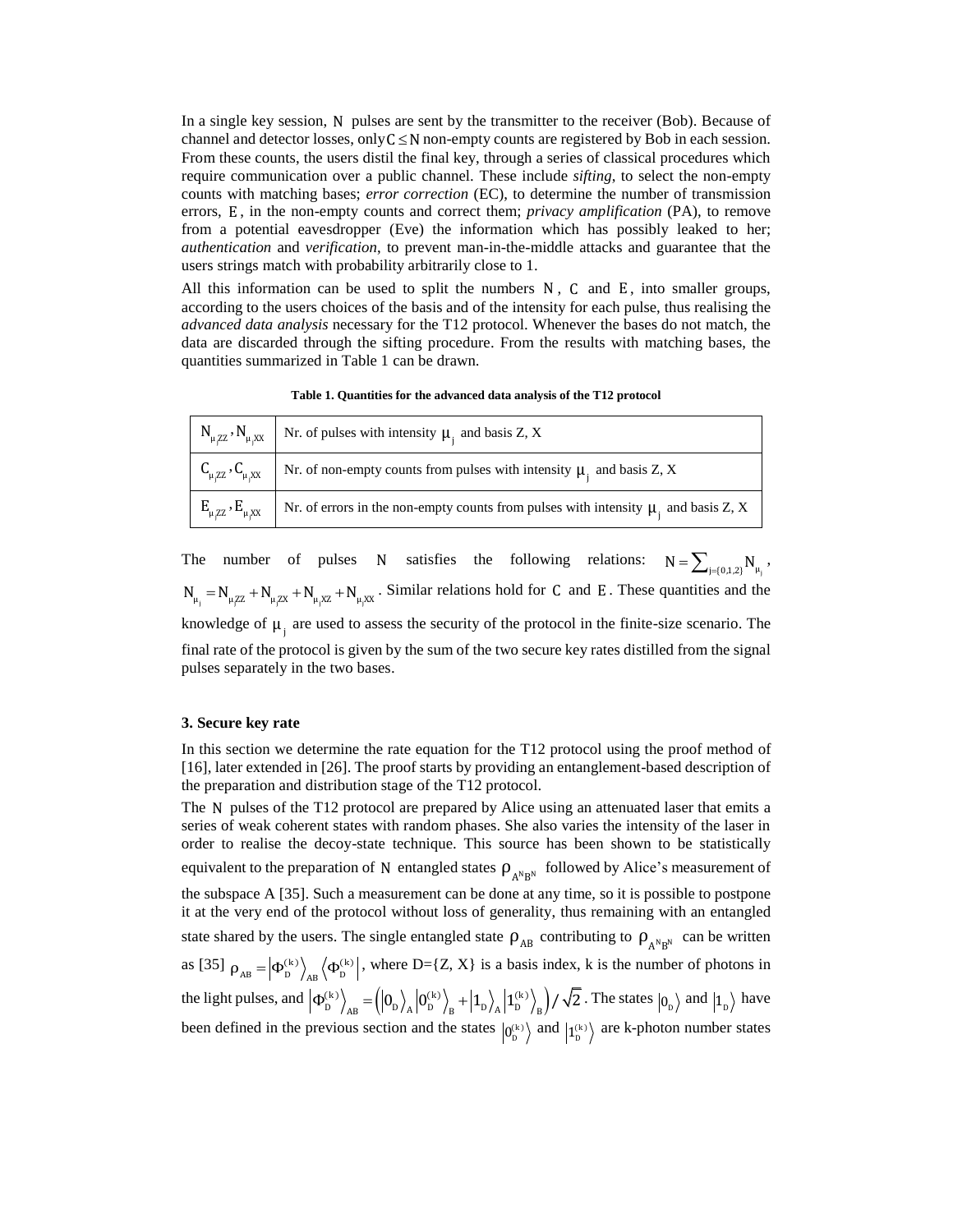in the basis D with bit values 0 and 1, respectively. As a result, the entanglement based description adopted in [16] holds for the T12 protocol.

As a second step, we assume that Bob's detectors are threshold detectors with equal efficiency. When no detector clicks, an empty count is registered by Bob, while all the other cases are nonempty counts. This can be treated as a binary positive-operator valued measure (POVM), a particular 2-dimensional case of the proof method in [16]. Also, the results from Bob's measurement are non-ambiguous if we assign orthogonal outcomes to the two detectors and double counts to one of the two detectors, chosen at random. Overall, this description of the T12 protocol detection stage coincides with that adopted in various security proofs, among which those more relevant to the present paper, described in [16, 17, 26, 35].

After N signals have been distributed, C non-empty counts are detected by Bob. Using a public (authenticated) channel, the users run the sifting procedure, in which they discard the data corresponding to empty counts and non-matching bases and remain with a pair of raw keys. By

performing the PE procedure, they can compute from their data the statistics  $\lambda_{(a,b)}$ , i.e. the

frequencies of the detected symbols and of the errors in the detected symbols. This will let them infer the maximum information gained by Eve during the key session. After that, EC and PA will complete the key distillation procedure and provide them with the final key.

In [16], it is shown how to calculate in the finite-size scenario, under the assumption of collective attacks, the *rate per detected qubit*  $r = L/n$  for any protocol which comply with the description given above. This legitimates us to use this method for estimating the T12 protocol secure key rate in the finite-size case. In the definition of  $r$ , the symbol  $L$  is the number of secure bits after PA, while n is the number of raw key bits before EC that will contribute to the final key. In the T12 protocol, it is  $n = C_{\text{uZZ}}$  or  $n = C_{\text{uXX}}$  according to whether the secure bits are distilled from the Z basis or from the X basis, respectively.

In what follows, we assume for simplicity that the secure bits are distilled from the Z basis. Therefore we omit the basis label. However, all the results hold for the X basis too and the final rate is given by the sum of the two rates from the two separate bases. From [16], we can write the rate per detected qubit as follows:

$$
r = H_{\xi_{PE}}(A | E) - (leak_{EC} + \Delta) / n , \qquad (1)
$$

with

$$
H_{\xi_{PE}}(A \mid E) = \min_{\sigma_{AE} \in \Gamma_{\xi_{PE}}} H(A \mid E), \tag{2}
$$

and

$$
\Delta = 7 \sqrt{n \log_2 \left( \frac{2}{\epsilon_s - \epsilon_{\text{PE}}} \right)} + 2 \log_2 \left[ \frac{1}{2(\epsilon - \epsilon_s - \epsilon_{\text{EC}})} \right].
$$
 (3)

The term  $\text{leak}_{\text{EC}}$  in Eq. (1) accounts for the number of bits publicly transmitted during EC; it is a classical quantity and can be directly measured in the experiment. A common way to appraise it is by using the expression  $\text{leak}_{\text{EC}} = \text{nf}_{\text{EC}}h(Q_z)$ , where h(.) is the binary entropy and  $Q_z$  is the bit error rate measured in the Z basis. The parameter  $f_{\text{EC}} \ge 1$  accounts for the EC efficiency. In Eq. (2), the conditional von Neumann entropy  $H(A|E)$  represents Eve's uncertainty about Alice's string. It has to be minimised over all possible Alice-Eve joint states  $\sigma_{AE}$  which are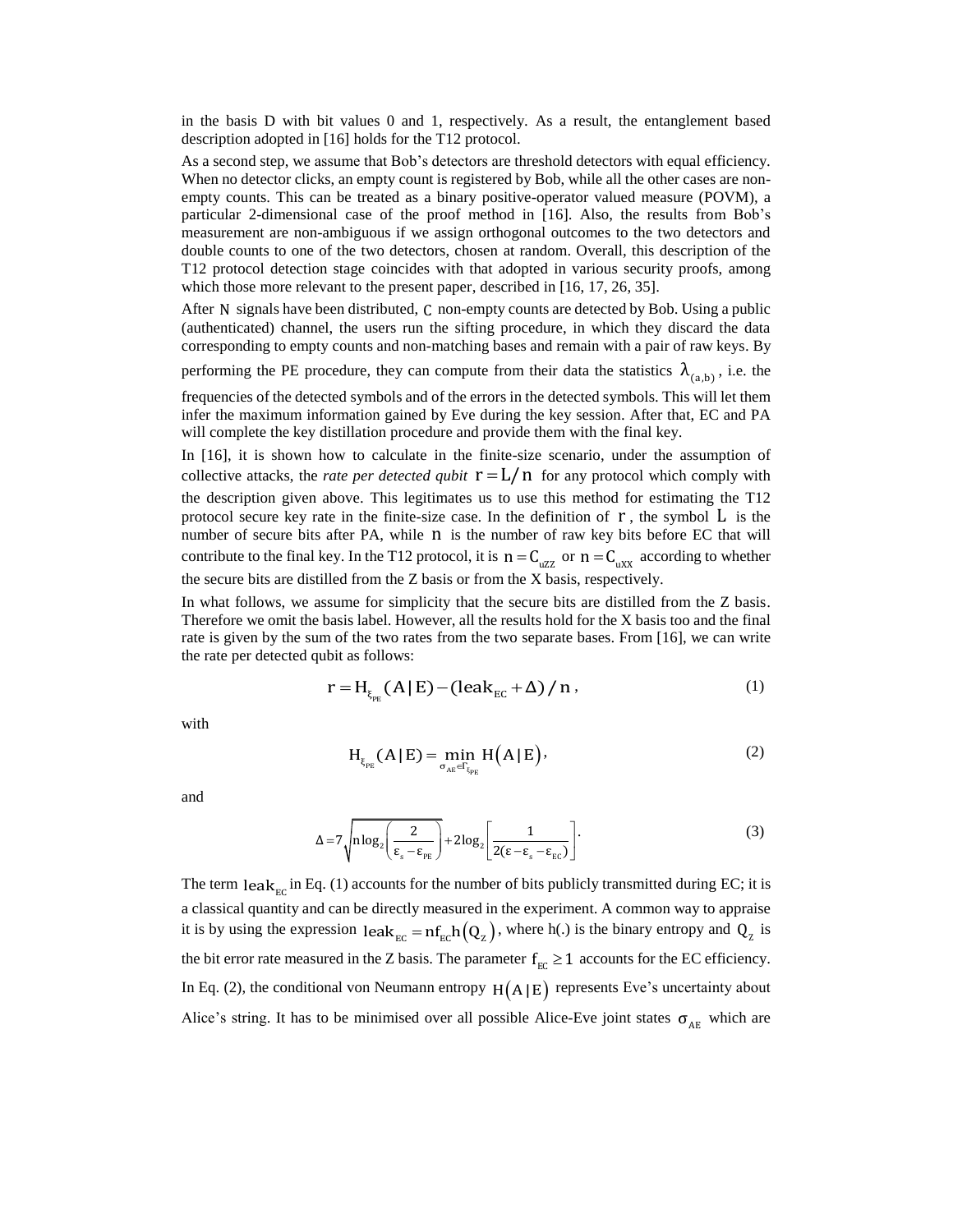contained in a set  $\Gamma_{\xi_{p_E}}$ , specified later on together with the other quantities appearing in Eq. (3). The entropy  $H(A|E)$  has been explicitly given in equation (13) of [26] under the same protocol

description given so far. After translating that result into our notation, it reads:  
\n
$$
H(A | E) = \tilde{g}_{uZ}^{(0)} + \tilde{g}_{uZ}^{(1)} [1 - h(\tilde{q}_X^{(1)})],
$$
\n(4)

where

$$
\tilde{g}_{uZ}^{(k)} = \frac{\tilde{y}_Z^{(k)} \cdot (e^{-u} u^k / k!)}{(C_{uZZ} / N_{uZZ})}.
$$
\n(5)

In Eq. (4),  $\tilde{q}_X^{(1)}$  is the error rate in the X basis of the pulses containing 1 photon. In Eq. (5), the quantity  $\tilde{y}_z^{(k)}$  is the k-photon yield, i.e. the conditional probability that Bob registers a count when Alice emits k photons, in the Z basis. These quantities are indicated with a tilde to recall that they have to be optimised in the finite-size setting in order to obtain the final key rate, as prescribed by the minimisation procedure contained in Eq. (2).

It is worthy to point out that the result in Eq. (4) has been initially obtained by Koashi [35], under the same entanglement-based description of an efficient BB84 protocol with decoy states and imperfect devices as the one adopted thus far for the T12 protocol. Specifically, the Heisenberg uncertainty principle was used to show that Eve's uncertainty about Alice's string Heisenberg uncertainty principle was used to show that Eve's uncertainty about Alice's string distilled in the Z basis can be quantified as  $1-H_x$ , with  $H_x = 1 - g_z^{(0)} - g_z^{(1)}[1-h(q_x^{(1)})]$  (see Eq. (9) of [35]). In fact, this leads to an expression equal to that in Eq. (4).

The T12 protocol key rate, i.e. the amount of secure information per qubit, in the finite-size scenario, for the Z basis, can then be obtained by replacing Eqs.  $(2) - (5)$  and the explicit expression for  $\text{leak}_{\text{EC}}$  into Eq. (1), and multiplying r by the detection rate of the signal pulses in the Z basis:

$$
R_{z} = (C_{uzz} / N_{uzz}) \cdot r
$$
  
= min  $\{e^{-u} \tilde{y}_{z}^{(0)} + ue^{-u} \tilde{y}_{z}^{(1)} [1 - h(\tilde{q}_{x}^{(1)})]\} - \frac{C_{uzz}}{N_{uzz}} f_{EC} h(Q_{z}) - \frac{\Delta}{N_{uzz}}$  (6)  
=  $\{e^{-u} \underline{y}_{z}^{(0)} + ue^{-u} \underline{y}_{z}^{(1)} [1 - h(\overline{q}_{x}^{(1)})]\} - \frac{C_{uzz}}{N_{uzz}} f_{EC} h(Q_{z}) - \frac{\Delta}{N_{uzz}}$  (7)

$$
= \left\{ e^{-u} \underline{y}_z^{(0)} + u e^{-u} \underline{y}_z^{(1)} [1 - h(\overline{q}_x^{(1)})] \right\} - \frac{C_{uzz}}{N_{uzz}} f_{EC} h(Q_z) - \frac{\Delta}{N_{uzz}} \tag{7}
$$

As said, an equation analogous to  $R_z$  can be obtained for  $R_x$  by swapping the Z and X labels in all equations. In Eqs. (6), (7), capital letters indicate quantities which are directly measurable in the experiment, while the small letters are for parameters which have to be indirectly estimated. Notice that the minimisation in Eq. (2) has translated into that of Eq. (6), which in turn is accomplished in Eq. (7) by minimising  $\tilde{y}_{7}^{(0)}$  ${\tilde{\mathbf{y}}}_{\text{\tiny Z}}^{(0)},\,{\tilde{\mathbf{y}}}_{\text{\tiny Z}}^{(1)}$  $\tilde{y}_z^{(1)}$  and maximising  $\tilde{q}_x^{(1)}$  $\tilde{q}_X^{(1)}$  in their variability range according to a worst-case treatment. In Eq. (7) we have introduced the notation ε $_{PEY}$  $(k)$  – min $\tilde{\mathfrak{m}}(k)$  $\underline{y}_{z}^{(k)} = \min_{z} [\tilde{y}_{z}^{(k)}], k = \{0,1\}, \text{ and}$ ε $PE_B$  $(1)$  – may $\bar{a}$  $(1)$  $\overline{q}_{X}^{(1)} = \max_{l_{\text{max}}} [\tilde{q}_{X}^{(1)}],$  where  $l_{\epsilon_{p_{\text{E}_{Y}}}}$ ,  $l_{\epsilon_{p_{\text{E}_{B}}}}$  are confidence intervals for the quantities  $\tilde{y}_{7}^{(k)}$ 

 $\tilde{y}_z^{(k)}$ , k={0,1} and  $\tilde{q}_x^{(1)}$  $\tilde{q}_X^{(1)}$ , respectively. How to find such intervals and perform the optimisation will be explained in the next section. Here, we tighten up some loose ends of the above discussion.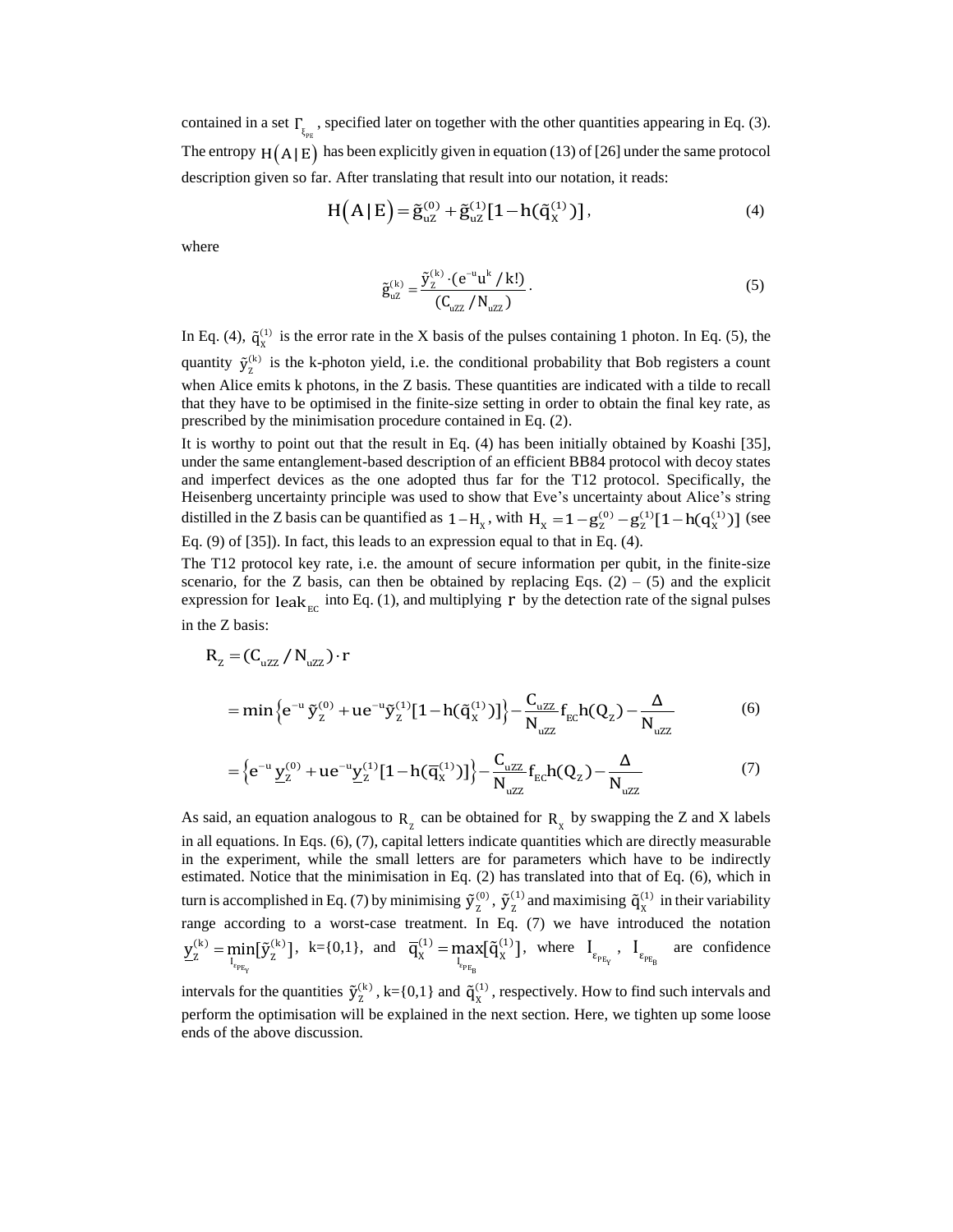The conditional von Neumann entropy in Eq. (2) is the result of a lower bound to the smooth min entropy  $H_{min}^{\epsilon_s}(A^n | E^n)$  given in Lemma 2 of [16]. Under the assumption of collective attacks by Eve, this bound holds for any protocol which can be described as an entanglementdistribution protocol and adopts the proper PE procedure to compute the statistics  $\lambda_{(a,b)}$ . We have already shown the entanglement-based description of the T12 protocol. The discussion of the PE procedure involves the definition of the set  $\Gamma_{\xi_{p_E}}$  in Eq. (2), which, in [16], was defined via the following relation:

$$
\Gamma_{\xi_{PE}} = \left\{ \sigma_{AE} : \left\| \lambda_m - \lambda_{\infty} \right\| \leq \xi_{PE} \right\}.
$$
\n(8)

The meaning of Eq. (8) is that if the statistics  $\lambda_{m}$ , acquired from a dataset of size m, is closer than  $\xi_{PE}$  to the asymptotic statistics  $\lambda_{\infty}$ , obtained from an infinite dataset, then the state  $\sigma_{AE}$ belongs to  $\Gamma_{\xi_{p_E}}$ , except with a probability  $\varepsilon_{p_E}$ . In this case,  $\sigma_{AE}$  is a legitimate state for the minimisation procedure set forth in Eq. (2) and then in Eq. (6).

In order to turn Eq. (8) into an operative definition, it is necessary to find a relation between the upper bound to the variation distance  $\xi_{PE}$  and the probability  $\varepsilon_{PE}$  that PE will fail to select the correct set of states for the minimisation of Eq. (2). In [16], this relation was governed by a Lemma through the law of large numbers. We limit here to the case of a binary POVM, because this is the only one present in the T12 protocol. In this case, it was proven that if  $\xi_{PE} = \sqrt{[2\ln(m+1/\epsilon_{PE})]/m}$  then  $Pr(\|\lambda_{\infty} - \lambda_{m}\| > \xi_{PE}) \le \epsilon_{PE}$ . Hence, the subsequent assignment  $\lambda_m = \lambda_\infty \pm \xi_{PE}$  was used to select an interval around  $\lambda_\infty$  in which the true value of the statistics falls with probability  $1 - \varepsilon_{\text{PE}}$ . Such a method clearly requires the knowledge of the asymptotic statistics  $\lambda_{\infty}$ , without which the finite-size statistics  $\lambda_{\min}$  cannot be drawn. In [26],  $\lambda_{\infty}$  was taken from the analytical expressions given in [23]. Then the m-size statistics was obtained from the assignment  $\lambda_m = \lambda_\infty \pm \xi_{\text{PE}}$ , as said, with the sign chosen according to whether a lower or an upper bound was needed for the quantities appearing in a rate equation analogous to our Eq. (7). In our solution, we use a statistical method to directly estimate the confidence interval for  $\lambda_{\infty}$ , without the need of knowing  $\lambda_{\infty}$  itself. We call  $I_{\varepsilon_{PE}}$  the confidence interval which contains the true value of the statistics with probability  $1-\varepsilon_{\text{PE}}$ . To determine it, we initially set a confidence level equal to  $1 - \varepsilon_{\text{PE}}$  and then we use this value to directly solve the optimisation problems of Eq. (7), as explained in the next section. This provides the upper and lower bounds,  $\lambda^+$  and  $\lambda^-$ , of the confidence interval for  $\lambda_{\infty}$ , formally,  $I_{\varepsilon_{\text{PE}}} \equiv [\lambda^-, \lambda^+]$ .

For an easy comparison with [16], we note that our approach would be equivalent to choosing  $\xi_{\text{PE}}^- = \lambda_{\infty} - \lambda^{-} (\xi_{\text{PE}}^+ = \lambda^+ - \lambda_{\infty})$  for a parameter that needs to be minimised (maximised) in Eq. (7). In this case, the exact value of  $\lambda_{\infty}$  would not be relevant anymore, because of the assignment  $\lambda_{m} = \lambda_{\infty} - \xi_{PE}^{-}$  ( $\lambda_{m} = \lambda_{\infty} + \xi_{PE}^{+}$ ), which removes  $\lambda_{\infty}$  from the problem and leaves  $\lambda_{m} = \lambda^{-}$  ( $\lambda_{m} = \lambda^{+}$ ). From this, it is straightforward to see that  $Pr(\|\lambda_{\infty} - \lambda_{m}\| > \xi_{PE}^{t})$  coincides with the probability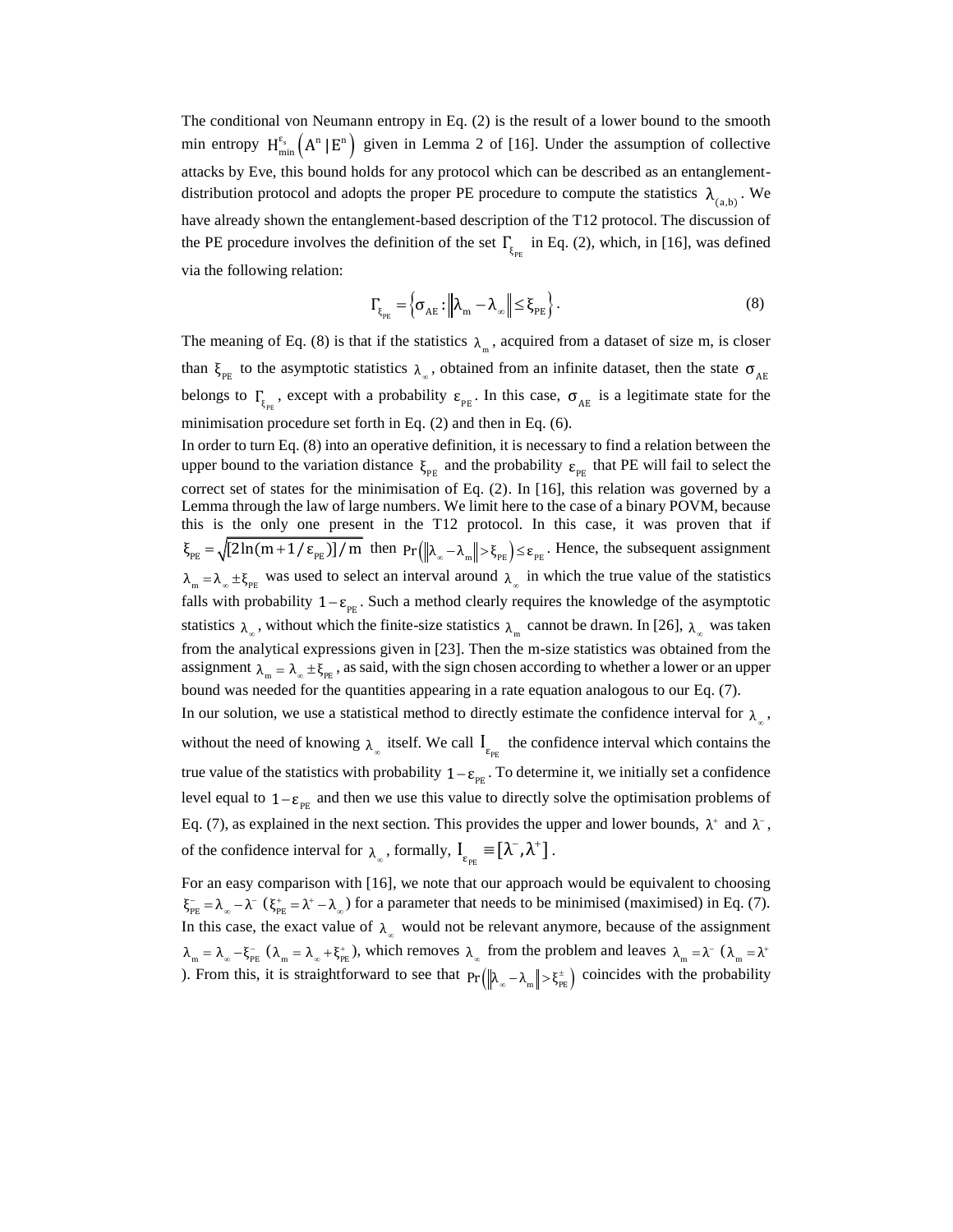that the true value of the statistics falls outside  $I_{\epsilon_{p_E}}$ . This probability is, by construction of  $I_{\epsilon_{p_E}}$ , less than or equal to  $\varepsilon_{PE}$ , as required in [16].

Finally, we should complete the description of the parameters given in Eq. (3). The smoothing parameter  $\varepsilon_s \ge 0$  descends from the smooth min entropy  $H_{min}^{\varepsilon_s}(A^n | E^n)$ , used after Lemma 1 in [16] to quantify the number of uniform bits that can be extracted from an error-corrected key using PA. A perfectly uniform distribution of the output bits is attainable only in the asymptotic limit. In the finite-size case, it is necessary to accept some deviation from the ideal uniform distribution, quantified by  $\varepsilon_{\rm s}$ . The failure probability of the PE procedure is indicated as  $\varepsilon_{\rm p_E}$ . It has the meaning mentioned above that the estimated confidence interval  $I_{\epsilon_{PE}}$  fails to contain the true value of the statistics. Generally speaking, the wider the interval, the lower  $\varepsilon_{\text{pe}}$ . Moreover, it is intuitive that smaller values of  $\varepsilon_{PE}$  correspond to a higher security level and to a lower key rate. The probability that EC fails is denoted by  $\varepsilon_{\text{EC}}$ . However, it should be said that EC includes also the verification step in which the users verify that their keys are equal. So  $\varepsilon_{\text{EC}}$  more properly represents the probability that EC fails to correct the key, with the users unaware of this failure. Finally, the total failure probability of the system is  $\varepsilon$ , which is given by the sum of the other failure probabilities,  $\varepsilon = \varepsilon_{\text{EC}} + \varepsilon_{\text{s}} + \varepsilon_{\text{PE}}$ . It amounts to  $10^{-10}$  in the present work. We choose and fix the numerical values of all the epsilon values so to fulfil the chain relation  $\varepsilon - \varepsilon_{\text{EC}} > \varepsilon_{\text{s}} > \varepsilon_{\text{PE}} \ge 0$ , as required in [16].

#### **4. Finite-size statistical analysis and parameter estimation**

The T12 protocol rate in Eq. (7) contains three optimisation procedures which have to be performed over a range specified by the statistics acquired during the PE procedure. In this section, we give a more detailed description of such a procedure.

In the asymptotic setting, the decoy state technique allows to put the measurable quantities in one-to-one correspondence with the parameters to be estimated [24]:

$$
Y_{\mu Z} = \sum_{k} \frac{e^{-\mu} \mu^{k}}{k!} y_{Z}^{(k)},
$$
\n(9)

$$
B_{\mu X} = \sum_{k} \frac{e^{-\mu} \mu^{k}}{k!} y_{X}^{(k)} q_{X}^{(k)}.
$$
 (10)

With the implicit assumption that the single terms in the sums, e.g.  $y_{z}^{(k)}$ , do not depend explicitly on  $\mu$  [23], the above set of equations allows to determine all the unknown parameters exactly. The measurable quantities are on the LHS while the unknowns are on the RHS, coupled with the Poissonian distribution of the photon number.  $Y_{\mu Z}$  is the rate of Bob's detections when a pulse with average photon number  $\mu$  was prepared and the Z basis used.  $B_{\mu X}$  is the bit error rate measured from pulses with average photon number  $\mu$ , in the X basis.

In the finite-size setting, there is no more exact correspondence between measured quantities and estimated parameters and the acquired statistics allows for different realisations of  $y_{n}^{(k)}$  $y_{Z}^{(k)}$  and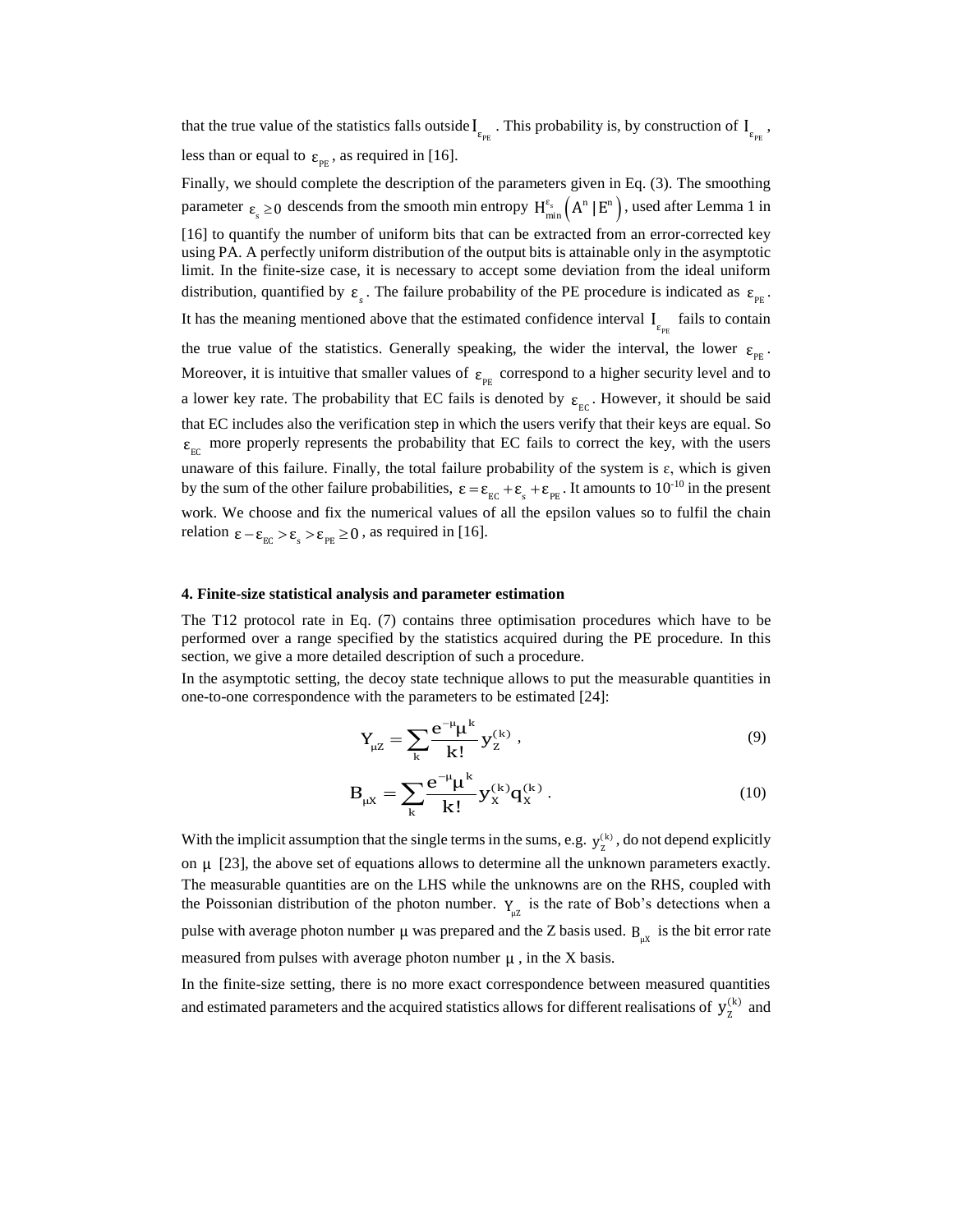$(k)$  $q_{x}^{(k)}$ . Among these, security imposes to select the one which maximises Eve's information through a constrained optimisation process.

A first optimisation is required because there is only a finite number of intensities that Alice can prepare. A second optimisation is required because the data sample itself is finite. These two processes are usually carried out separately: the former gives rise to analytical estimates [23-25] which are then corrected to take the latter into account [26, 29]. While this can provide positive key rates, it might not be the ideal strategy. In fact, there is no guarantee that the analytical estimates are optimal. Moreover, the numerical fluctuations in the finite sample are often treated using an approximate method, like the Wald statistical test [36], in which the actual coverage probability of the confidence interval is much smaller than expected [37].

To overcome these limitations, we use a combination of statistical analysis and constrained optimisation [38, 39]. The statistical analysis relies on the Clopper-Pearson (CP) test [40], which avoids approximations and provides the most conservative confidence interval compatible with the statistics acquired from the PE procedure. This allows us to map the experimental quantities of Table 1 into useful bounds with confidence level  $1 - \varepsilon_{\text{PE}}$ . Then, using

these bounds as constraints, we can obtain the estimated quantities through an optimisation algorithm. Both these steps can be efficiently performed via standard numerical routines. In Table 2 we summarise the relevant steps and quantities involved in this approach.

| <b>LAYER</b>      | <b>PROCESS</b>                                                 | <b>OUANTITIES</b>                                                                             |
|-------------------|----------------------------------------------------------------|-----------------------------------------------------------------------------------------------|
| Experiment        | Measurements                                                   | $N_{\mu, ZZ}$ , $N_{\mu, XX}$ , $C_{\mu, ZZ}$ , $C_{\mu, XX}$ , $E_{\mu, ZZ}$ , $E_{\mu, XX}$ |
| <b>Statistics</b> | Clopper-Pearson with<br>confidence $1-\varepsilon_{\text{pr}}$ | $Y_{\mu,Z}^-, Y_{\mu,Z}^+, B_{\mu,X}^-, B_{\mu,X}^+$                                          |
| Estimation        | Constrained<br>optimisation                                    | $y_7^{(0)}, y_7^{(1)}, \overline{q}_x^{(1)}$                                                  |

**Table 2. Relations among experimental, statistical and estimated quantities.**

When the data sample is finite, Eqs. (9), (10) turn into a set of inequalities which can still be used to guarantee the security of the protocol [25, 38, 39]. In fact, they can be rewritten for the three intensity levels  $\mu_j$  of the T12 protocol as:

$$
Y_{\mu,Z}^{-} \leq \sum_{k} \frac{e^{-\mu_j} (\mu_j)^k}{k!} \tilde{y}_z^{(k)} \leq Y_{\mu,Z}^{+}, \ j = \{0,1,2\},
$$
 (11)

$$
B_{\mu,X}^{-} \leq \sum_{k} \frac{e^{-\mu_{j}} (\mu_{j})^{k}}{k!} \tilde{y}_{X}^{(k)} \tilde{q}_{X}^{(k)} \leq B_{\mu,X}^{+}, \ j = \{0,1,2\}.
$$
 (12)

The quantity  $Y_{\mu,\mathbb{Z}}^{\pm}$  ( $B_{\mu,X}^{\pm}$ ) contains lower and upper bounds to the detection rate (error rate) of the pulses with intensity  $\mu_j$  measured by the users in the Z (X) basis. From this, we can draw the confidence intervals introduced in Section 3,  $I_{\epsilon_{PE_Y}} = \left[ Y_{\mu_j Z}^-, Y_{\mu_j Z}^+ \right]$  for the detection rate and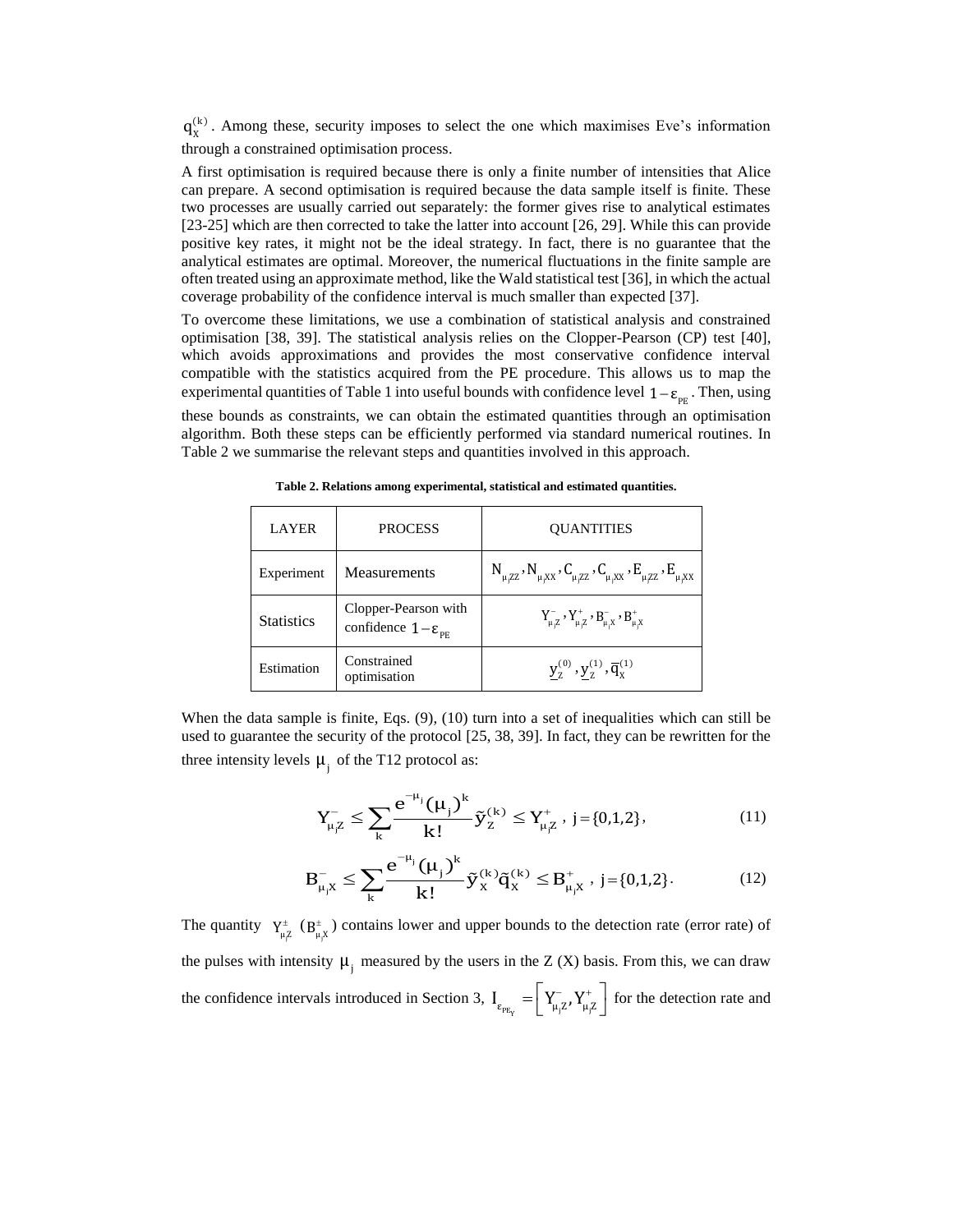$I_{\epsilon_{PE_B}} = \left[ B_{\mu_j X}^-, B_{\mu_j X}^+ \right]$  for the error rate, each with the appropriate confidence level coming from the CP test.

It is easy to see that under the assumption of independent and identically distributed (i.i.d) variables, the quantities measured in our QKD experiment follow the Binomial distribution. In fact, to measure, e.g., the transmission errors, a binary POVM is employed which determines whether the users share the same bit (success) or not (failure). The same is true for the output of Bob's threshold detector which, as said in Section 3, can only give as a response either "click" or "no-click". As a result, a series of Bernoulli trials is obtained from the experiment and the bounds can be deduced by the CP method for all the intensity values and for the Z basis (the X basis is analogous) via the following equations:

$$
Y_{\mu, Z}^{-} = \beta \left( \frac{\varepsilon_{_{PE_{Y}}}}{2}; C_{\mu, ZZ}, N_{\mu, ZZ} - C_{\mu, ZZ} + 1 \right), \quad j = \{0, 1, 2\},
$$
\n(13)

$$
Y_{\mu,Z}^{+} = \beta \left( 1 - \frac{\varepsilon_{PE_{Y}}}{2}; C_{\mu,ZZ} + 1, N_{\mu,ZZ} - C_{\mu,ZZ} \right), \quad j = \{0, 1, 2\}.
$$
 (14)

Here  $\beta(\alpha; s, t)$  is the  $\alpha$ -th quantile from a beta distribution with shape parameters s and t, which are related to the measurable quantities of Table 1. The bounds  $B_{\mu,\lambda}^-$ ,  $B_{\mu,\lambda}^+$  are found in a

similar way, using  $N_{\mu_jXX}$ ,  $E_{\mu_jXX}$  and  $\varepsilon_{PE_B}$ .

Now we can use constrained optimisation to minimise  $\tilde{y}_z^{(0)}$ ,  $\tilde{y}_z^{(1)}$  and maximise  $\tilde{q}_x^{(1)}$  in their respective confidence intervals. The explicit problems are shown in the Appendix. The solutions have already been introduced in Section 3 and written in Eq. (7) as  $y_{7}^{(k)}$  $\underline{y}_{z}^{(k)}$ , k={0,1}, and  $\overline{q}_{x}^{(1)}$  $\overline{q}_X^{(1)}$ . Because objective functions and constraints in the optimisation problems are all reduced to linear functions, the solutions are guaranteed to be global maxima or minima [41]. This ensures that when they are finally plugged into Eq. (7), the obtained finite-size secure key rate of the T12 protocol is an absolute minimum, given the experimental statistics acquired by the users, i.e. a worst-case bound to the real rate.

#### **5. Experimental implementation and numerical simulation**

In this section, we describe the experimental implementation of the T12 protocol in a high bit rate QKD system. In all the experiments, we set  $\varepsilon = 10^{-10}$ . Moreover, we choose the probability of the minority basis to be  $p_x = 2^{-4} = 1/16$ . To determine this value, we initially run a simulation and find the value  $p_{x}^{\text{opt}}$  that maximises the secure key rate. Then, for experimental convenience, we choose the power-of-2 value which is the closest to  $p_{x}^{\text{opt}}$ . Following the same logic, we choose the intensity probabilities as  $p_w = 2^{-8} = 1/256$ ,  $p_v = 2^{-7} = 1/128$  and  $p_u = 1 - p_w - p_v$ . The values for the average photon number are  $u = 0.425$ ,  $v = 0.044$ ,  $w = 0.001$ . They are derived from a simulation under the constraint of being compatible with the actual intensity modulator used in the setup. Small variations of these values do not affect the overall secure rate, thus showing that they are all close to optimal.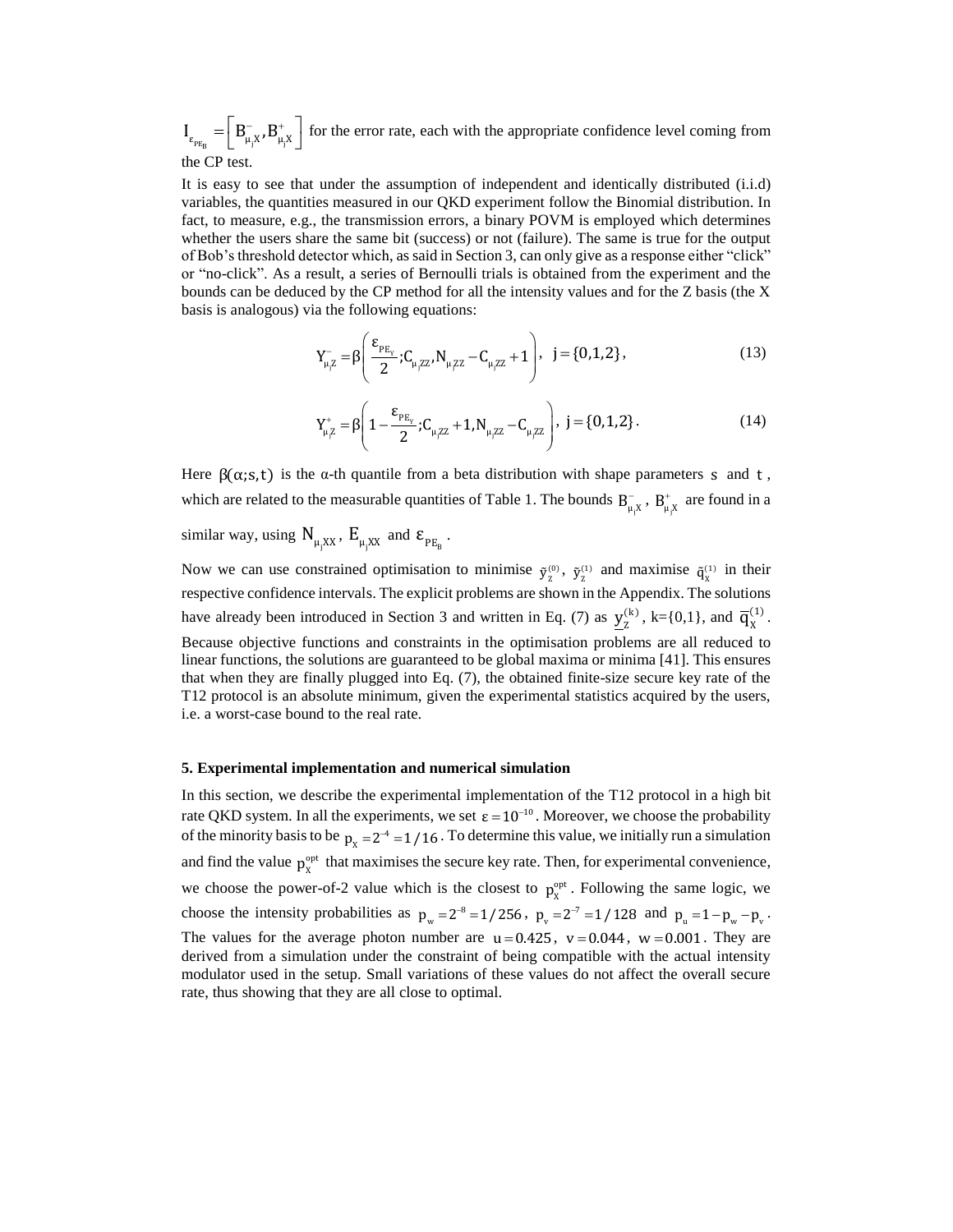

Fig. 1. Experimental setup for the T12 protocol. In Alice's layout, light pulses are emitted by a 1550 nm laser diode (LD), pulsed at 1 GHz, and transmitted through an intensity modulator (IM) and an unbalanced Mach-Zehnder interferometer. This is composed by a fibre-integrated beam-splitter (BS), a phase modulator (PM) and a final polarising BS (PBS). A variable attenuator (VA) is used to set the intensity of the pulses at the desired level. An optical power meter (OPM) measures the total flux in the fibre and adjust the VA in real-time in order to keep it constant. After a fibre spool of different lengths, the light passes through a polarization control (PC) and a second interferometer that matches Alice's. In one arm, a fibre-stretcher (FS) is used to match the arms length between the two distant interferometers, thus generating interference at the final BS. Pulses are eventually measured by a detection unit (DU).

The QKD experimental setup is shown in Fig. 1. The system operates in the telecom band at a wavelength of 1550 nm. On Alice's side, encoding is accomplished through phase modulator voltages corresponding to  $(0, \pi)$  for the Z basis and  $(\pi/2, 3\pi/2)$  for the X basis. Bob uses a  $(0, \pi)$  $\pi/2$ ) modulation for decoding. The two communicating parties are linked together via a dispersion shifted fibre which has a dispersion coefficient of 4 ps/(km·nm). Single photons are detected by gated InGaAs avalanche photodiode (APD) in the self-differencing mode [42]. The APDs are cooled thermoelectrically to  $-30^{\circ}$ C and operated at a detection efficiency of 20.5%, dark count probability per gate of  $2.1 \times 10^{-5}$  and after pulse probability 5.25%. A software program controls all the equipment continuously, calculates the QBER for the fibre-stretcher to counteract any drift in the phase and corrects the detector gate delay and polarisation so as to maximise the count rate. The average photon number is stabilised using the feedback from a power meter connected to the main channel through a beam splitter with fixed known splitting ratio.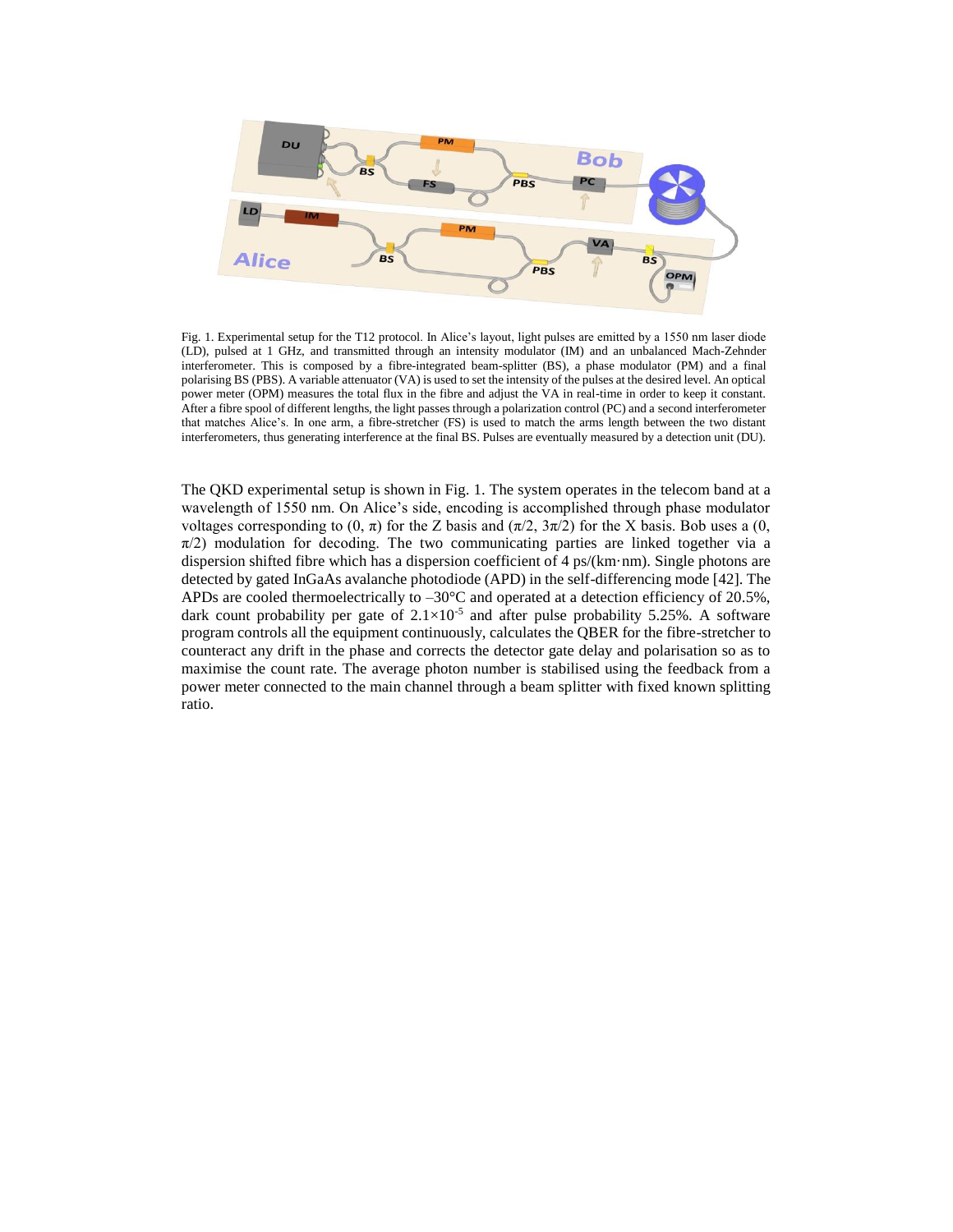

Fig. 2. Secure key rate of the T12 protocol versus the size of the detected data sample, for  $\varepsilon = 10^{-10}$ . Parameters are obtained with the setup of Fig. 1 from an experimental QKD run over a 50 Km optical fibre. The key rate, depicted with a red line, is measured in percentage from the asymptotic value. Pie-charts with the breakdown of the counts leading to the final secure bits are given for sample sizes of  $10^{11}$  counts and  $1.4\times10^{5}$  counts. The latter value is the smallest sample size providing a positive rate and can be acquired in less than 60 ms with our system. For a typical acquisition time of 20 minutes, the block size is  $\sim 5 \times 10^9$  counts and the corresponding secure key rate is indicated by a violet circle on the red line. In addition, the minority basis probability has been optimised so to obtain the highest secure key rate at all distances. It goes from  $p_x=0.0065$  for a sample of  $10^{11}$  counts to  $p_x=0.2290$  for a sample of  $1.4\times10^5$  counts.

The experimental parameters given above have been used to numerically simulate the secure key rate of the T12 protocol as a function of the detected sample size on a fibre distance of 50.Km. This is shown in Fig. 2, with the sample size decreasing from left to right. The secure key rate is calculated by applying Eq. (7), separately to each basis, and then adding up the two resulting partial rates. As expected, it decreases when the sample size becomes smaller. However, already for a sample size of  $10<sup>8</sup>$  counts, the protocol performs at about 85% of its asymptotic value. Moreover, the key rate remains positive up to a sample size of  $1.4 \times 10^5$  counts. With the same experimental parameters, the security proof by Cai and Scarani [26] would provide 50% of the asymptotic rate for a sample size of  $10^8$  counts, and  $1.6\times10^7$  counts as the minimum size tolerated by the protocol. Therefore our model is significantly more resilient to finite size effects. In Fig. 2, we also show two pie-charts with the breakdown of the counts collected in the experiment, one for a large data sample  $(10^{11}$  counts) and the other for the minimum data sample tolerated by the protocol  $(1.4 \times 10^5 \text{ counts})$ . The total detected sample is reduced by basis sifting, EC and PA applied to multi-photon events and phase-errors before reaching the final secure key fraction. The detrimental contribution of the finite-size effects becomes apparent for smaller sample sizes.

#### **6. Experimental results**

With the setup shown in Fig. 1, a series of experiments were conducted to verify the feasibility and practicality of the T12 protocol. The main feature to be demonstrated is the capability to measure the quantities in Table 1 which enter the secure key rate of the protocol. This requires an *advanced* data analysis of the experimental sample, which takes into account not only the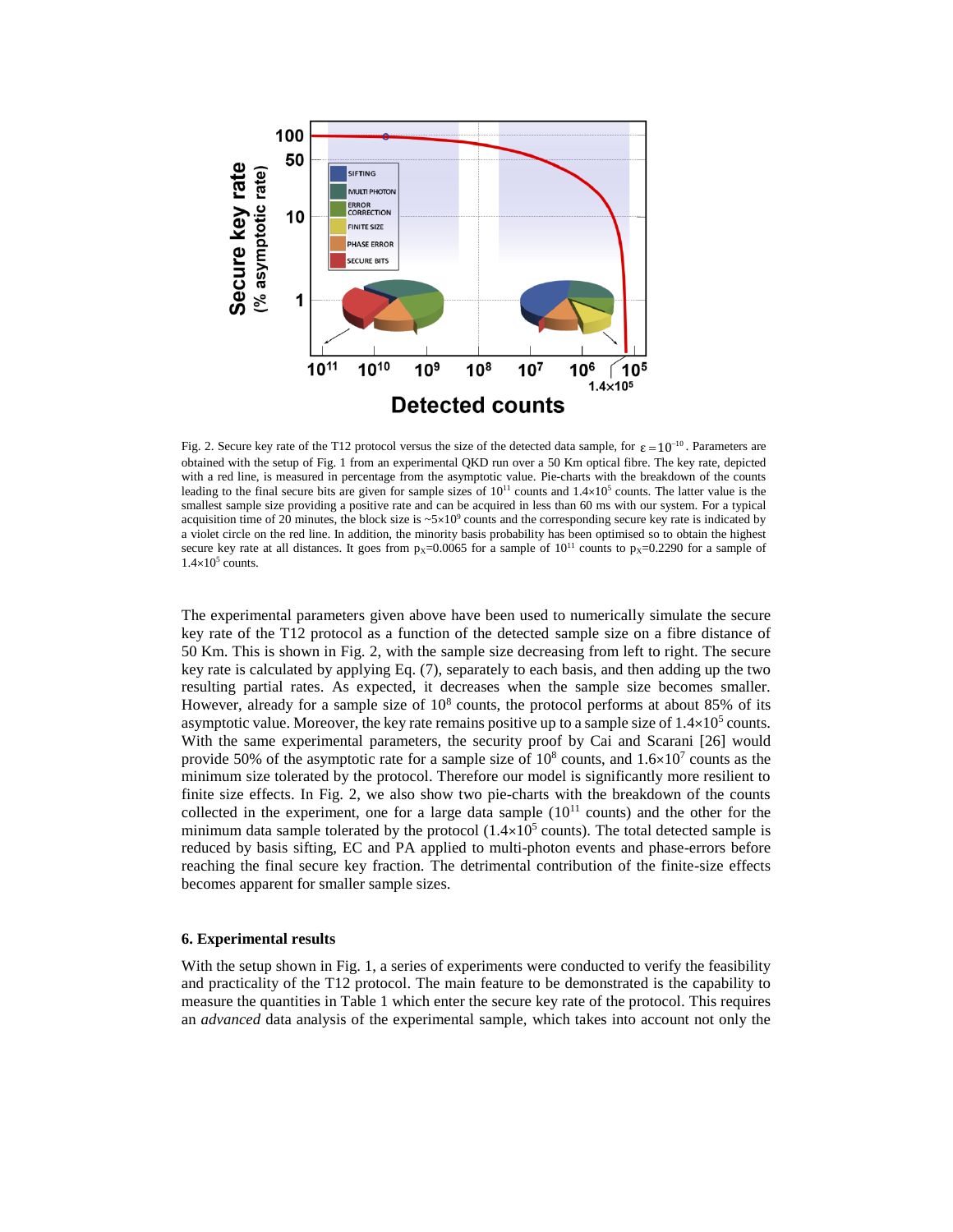basis information [21, 44], but also the intensity information. To our knowledge, such an advanced data analysis has never been shown before in QKD.

In Fig. 3, we report the sifted count rates for the two bases Z and X, for the three intensity values u , v and w . In the lower part of the figure, we show the QBERs in the two bases, for the intensity  $\mu$ . The error rates related to  $\nu$  and  $\nu$  do not enter the secure key rate of the protocol (see Appendix) and are not displayed. Data are measured over an optical fibre length of 50 km, with key sessions of 20 minutes and for a total time of more than 3 hours. In this period, the with key sessions of 20 minutes and for a total time of more than 5 hours. In this period, the average sifted counts, expressed in counts per session, are  $C_{wzz} = (5.016 \pm 0.082) \times 10^9$ ,  $C_{\text{uXX}} = (2.231 \pm 0.035) \times 10^7$ ,  $C_{\text{vZZ}} = (6.21 \pm 0.11) \times 10^6$ ,  $C_{\text{vXX}} = (2.843 \pm 0.051) \times 10^4$ ,  $C_{wZZ} = (1.259 \pm 0.017) \times 10^6$ ,  $C_{wXX} = (5.79 \pm 0.10) \times 10^3$  while the average error rates are  $Q_{\text{wZZ}} = (1.239 \pm 0.017) \times 10^{-4}$ ,  $Q_{\text{wXX}} = (3.79 \pm 0.10) \times 10^{-4}$  wille the average error rates are  $Q_{\text{wZZ}} = E_{\text{wZZ}} / C_{\text{wZZ}} = (4.26 \pm 0.20)\%$  and  $Q_{\text{wXX}} = E_{\text{wXX}} / C_{\text{wXX}} = (3.64 \pm 0.65)\%$ . The mean value of the error rates is determined mainly by the modulation errors, lowest in the X basis, while the standard deviation is smaller in the Z basis, due to the larger sample from which the statistics is drawn. From Fig. 3 we can also see that the sample collected in a 20 minute session is of about  $5\times10^9$  counts, therefore implying from Fig. 2 that the reduction due to finite-size effects is negligible.



Fig. 3. Advanced data analysis for the T12 protocol. Displayed are the basis-dependent and intensity-dependent counts and QBERs acquired by the system. The quantum channel is a 50 km optical fibre and the key session time is 20 minutes.

From the measured quantities, the secure key rate of the T12 protocol is automatically calculated in the system. We display it in Fig. 4, under the same experimental conditions as in Fig. 3. For comparison, we also show the key rate of the standard BB84 protocol, implemented by changing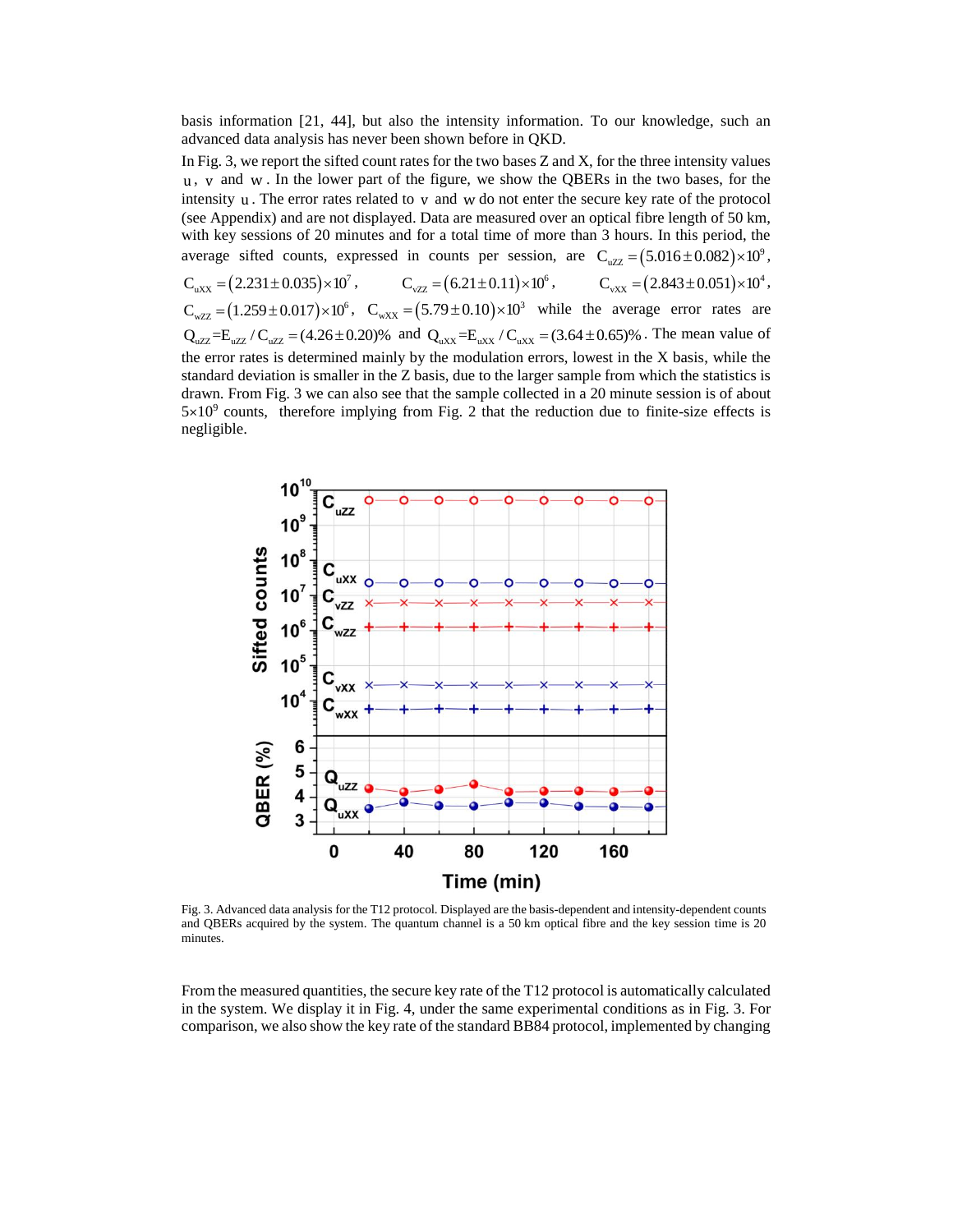the basis bias to  $p_x = p_z = 1/2$ . Notice that to calculate the key rate of the BB84 protocol, we can use exactly the same rate equation as for the T12 protocol. For both protocols the total key rate is given by the sum of the key rates distilled separately in the two bases. Hence we also show in Fig. 4 the basis-dependent key rates. The total rate for the T12 protocol is 1.09 Mbps and is distilled almost entirely from the majority basis Z, while the total rate for BB84 is 0.63 Mbps and the two bases contribute nearly equally to form it.



Fig. 4. Experimental total and basis-dependent secure key rates. For the T12 protocol ( $p_x=1/16$ ) data are in red colours. For the standard BB84 protocol ( $p_x=1/2$ ) data are in blue colours. Experimental data are obtained over a 50 km optical fibre link and a typical acquisition time of 20 minutes. Each of the total key rates is given by the sum of the respective basis-dependent key rates.

Because in the T12 protocol  $p_x = 1/16$ , only 11.7% of the detected counts are discarded, as opposed to 50% in the BB84 protocol. This increases the theoretical efficiency of the T12 protocol to 88.3%, which is 76.6% higher than the standard BB84 protocol. The experimental results in Fig. 4 agree well with this value. In fact, the obtained enhancement is 73.5%, very close to the theoretical limit.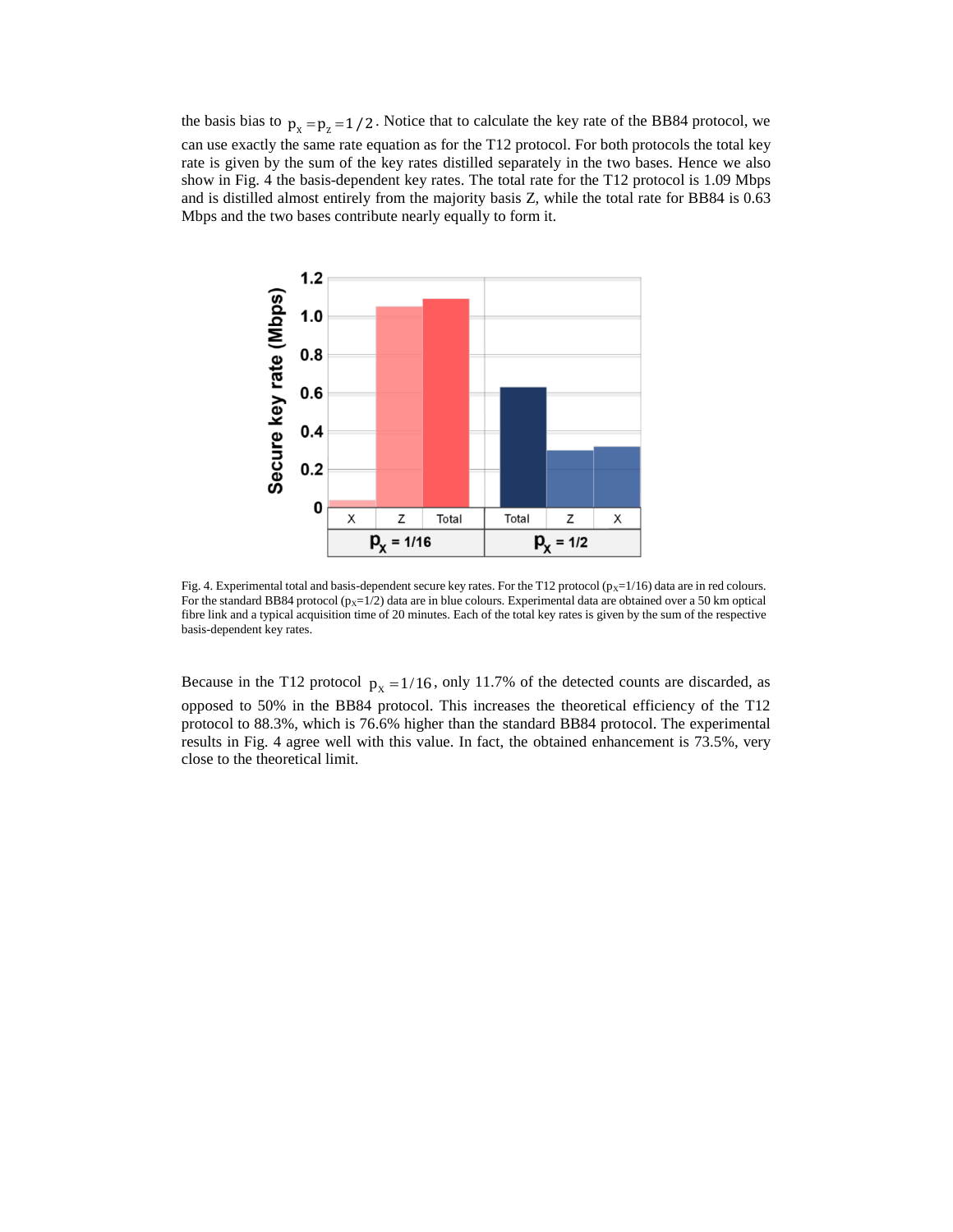

Fig. 5, Experimental secure key rates as a function of fibre distance. The fibre distances experimentally tested are 35, 50, 65 and 80 km, respectively. For the T12 protocol ( $p_x=1/16$ , filled circles) the values of the secure key rate at these distances are 2.20, 1.09, 0.40 and 0.12 Mbps. For the standard BB84 protocol ( $p_x=1/2$ , empty circles) they are 1.18, 0.63, 0.26 and 0.06 Mbps. The solid and dashed lines are theoretical curves for T12 and BB84 protocol, respectively. The inset shows the real-time secure key rate provided by the T12 protocol at 50 km, over more than 3 hours of continuous operation. All the samples at this distance feature secure key rates exceeding 1 Mbps.

Finally, in Fig. 5, we show the total secure key rate as a function of the fibre distance, for both the T12 protocol and the BB84 protocol. Data was acquired using 4 different lengths of fibre spool connecting the users, 35, 50, 65 and 80 km, respectively. For a fair comparison at all distances, we kept the acquisition time per data block fixed, equal to 20 minutes. The T12 secure key rates are, for increasing distances, 2.20, 1.09, 0.40 and 0.12 Mbps, the highest reported to date in QKD literature. With respect to previous experiments with finite-size security on BB84 like protocols [44-46], these results represent an improvement of 3 orders of magnitude [46] or more [44, 45].

# **7. Conclusion**

We have investigated the finite-size security of the efficient version of the BB84 protocol, implemented with attenuated laser and decoy state technique. For that, we have purposely defined a protocol, namely the T12, which includes several practical advantages.

After gathering all aspects under a unified description, we have applied the Scarani and Renner proof method [16] to assess the protocol secure key rate. Then we have adopted a more efficient parameter estimation procedure to improve the resistance of the protocol to finite-size effects. As a result, the minimum data sample size providing a positive key rate has now greatly improved, by more than two orders of magnitude. Numerical simulations have been provided, showing explicitly the effect of the data sample finiteness on the secure key rate. With samples of 10<sup>8</sup> bits, finite-size effects reduce the asymptotic key rate by about 15%. For higher sample sizes, the reduction becomes negligible.

We have then implemented the T12 protocol using a gigahertz-clocked QKD system. All the main features of the protocol, including the high key rate and the increased efficiency over the standard BB84 protocol, have been experimentally tested and agree well with the theoretical predictions.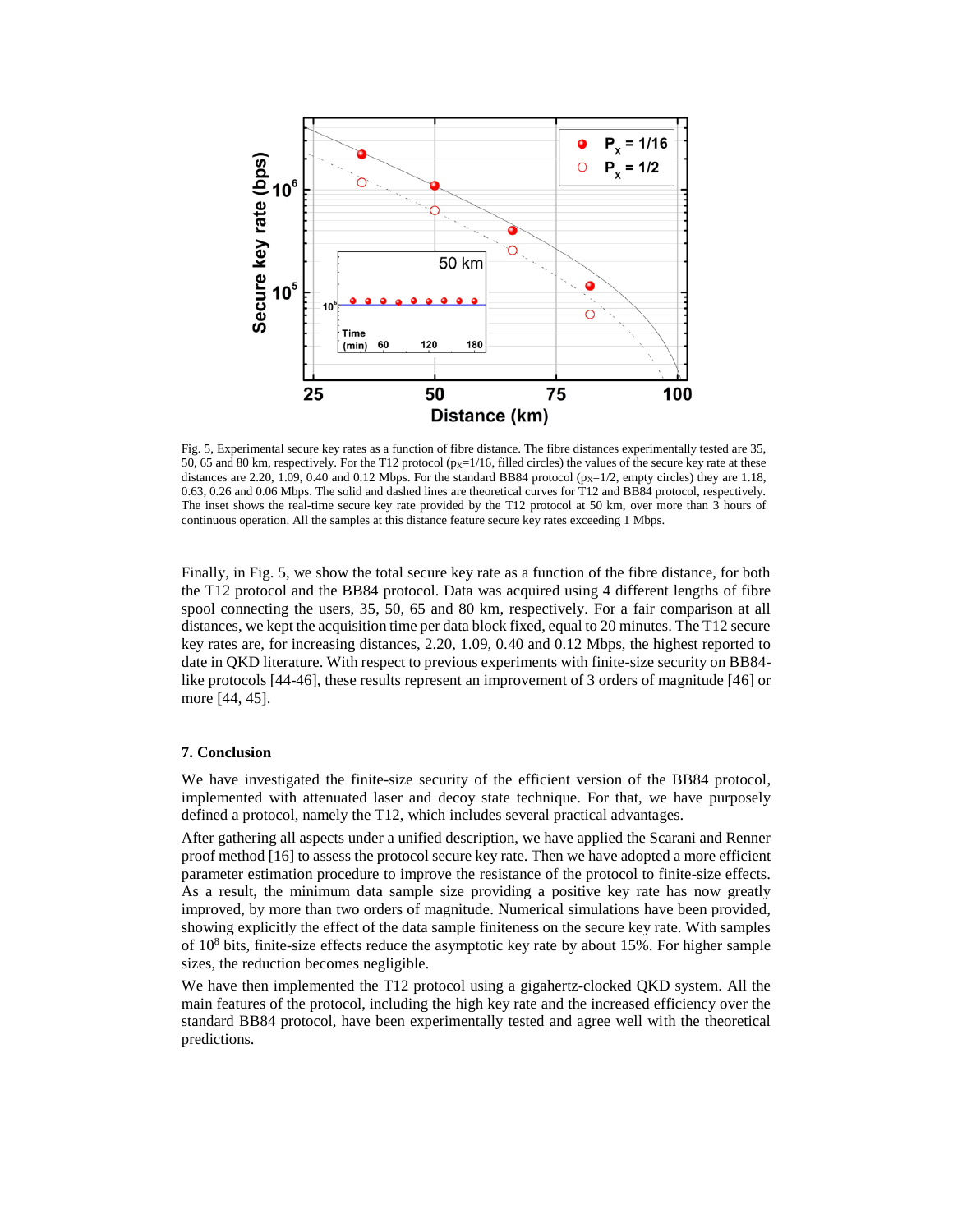To demonstrate the correct execution of the protocol, we have shown the results from an advanced data analysis, in which experimental quantities are acquired and processed in real time according to their basis and intensity information.

The high bit rate of the system allows to collect  $5\times10^9$  counts in a typical session of 20 minutes thus providing a key rate that is not appreciably affected by the finiteness of the sample. Despite its large security level, represented by a failure probability  $\varepsilon=10^{-10}$ , the system provides the highest secure key rates reported to date over tens of kilometres in optical fibre.

#### **Acknowledgments**

Discussions with R. Renner, M. Tomamichel, N. Lütkenhaus, S. Kunz-Jacques are gratefully acknowledged. The work is partly supported by the Commissioned Research of National Institute of Information and Communications Technology (NICT), Japan. K. A. Patel acknowledges personal support via the EPSRC funded CDT in Photonics System Development.

## **Appendix**

Here we give the explicit optimisation problems solved by the automatic numerical routine in our system (see also [27, 38]). The optimisation problem for the quantities  $\tilde{y}_z^{(0)}$ ,  $\tilde{y}_z^{(1)}$  and  $\tilde{q}_x^{(1)}$ can be easily written when the bounds from the CP approach [see e.g. Eqs. (13) and (14)] become available. We write the problem for  $\tilde{y}_z^{(0)}$  as:

$$
\text{minimise:} \quad \tilde{\mathbf{y}}_2^{(0)} \tag{15}
$$

subject to:  $0 \le \tilde{y}_z^{(0)}, \tilde{y}_z^{(1)}, ..., \tilde{y}_z^{(k)} \le 1$ , (16)

$$
Y_{\mu,Z}^{-} \leq \sum_{k} \frac{e^{-\mu_j}(\mu_j)^k}{k!} \tilde{y}_Z^{(k)} \leq Y_{\mu,Z}^{+}, \ j = \{0,1,2\}.
$$
 (17)

This constrained optimisation problem is linear and can be efficiently solved by a numerical routine based on linear programming. The problem for minimising  $\tilde{y}_z^{(1)}$  is analogous and we do not need to write it explicitly. The maximisation of  $\tilde{q}_X^{(1)}$  is in the following problem:

$$
\text{maximise:} \quad \tilde{\mathbf{q}}_{\mathbf{X}}^{(1)} \tag{18}
$$

subje

$$
\text{ject to:} \quad 0 \le \tilde{y}_{X}^{(0)}, \tilde{y}_{X}^{(1)}, ..., \tilde{y}_{X}^{(k)} \le 1,\tag{19}
$$

$$
0 \le \tilde{q}_X^{(0)}, \tilde{q}_X^{(2)}, ..., \tilde{q}_X^{(k)} \le 1, \ 0 \le \tilde{q}_X^{(1)} \le 1/2, \tag{20}
$$

$$
Y_{\mu,X}^{-} \leq \sum_{k} \frac{e^{-\mu_{j}}(\mu_{j})^{k}}{k!} \tilde{y}_{X}^{(k)} \leq Y_{\mu,X}^{+}, \quad j = \{0,1,2\},
$$
 (21)

$$
B_{\mu,X}^- \le \sum_{k} \frac{e^{-\mu_j}(\mu_j)^k}{k!} \tilde{y}_X^{(k)} \tilde{q}_X^{(k)} \le B_{\mu,X}^+, \ j = \{0,1,2\}.
$$
 (22)

The above problem, unlike the previous one, is not linear anymore because quadratic terms are present in the constraints. Hence, it cannot be solved as efficiently as the other one. This can represent a hindrance from an implementation viewpoint. To overcome it, we adopt a worst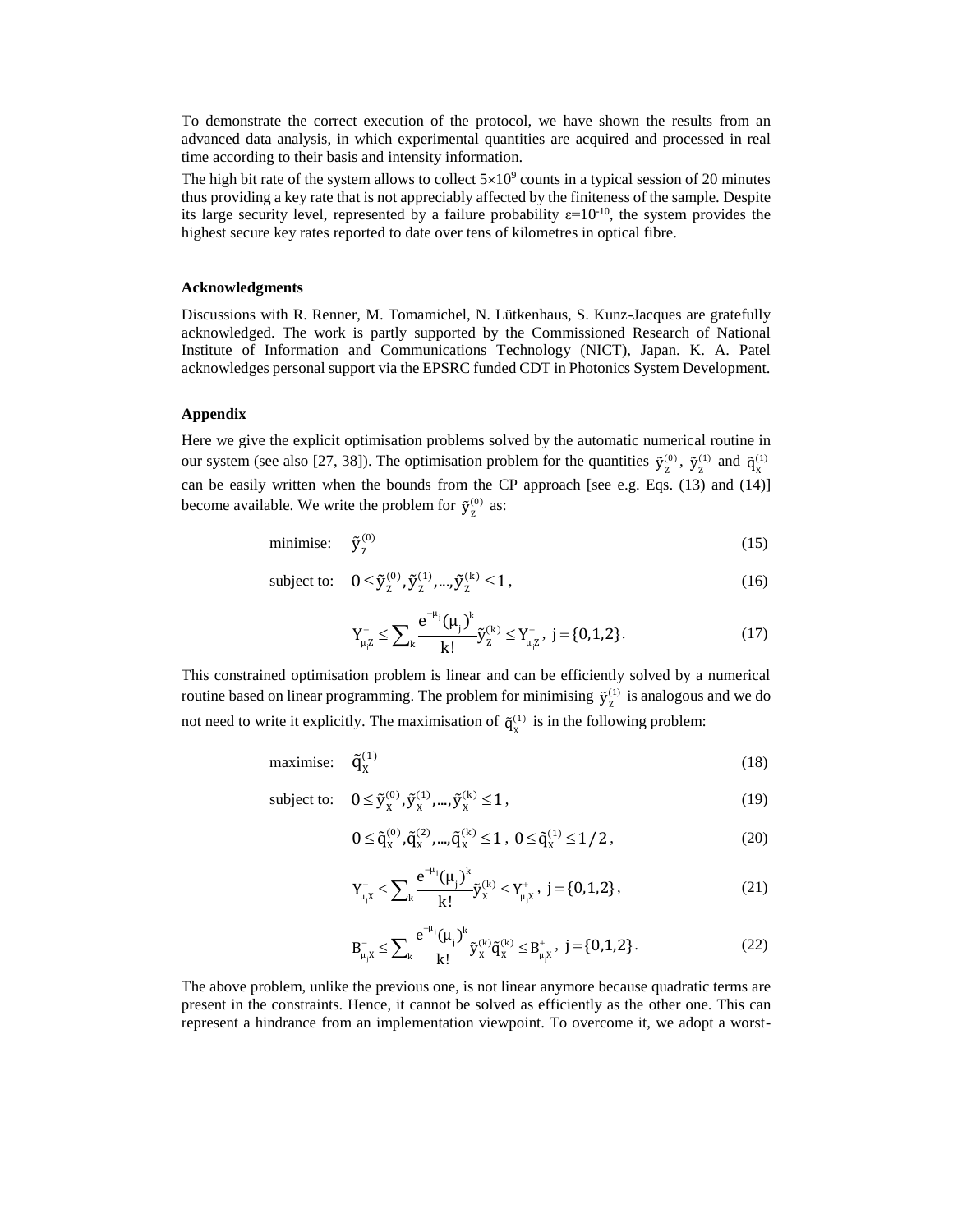case estimation, demonstrated in [27], using only the intensity value pertaining to the signal pulse,  $\mu_0 = u$ :

$$
\tilde{q}_X^{(1)} \le \overline{q}_X^{(1)} = \frac{B_{uX}^+ - \frac{1}{2} \underline{y}_X^{(0)}}{e^{-u} u \underline{y}_X^{(1)}}.
$$
\n(23)

Eq.  $(23)$  is obtained starting from the original problem in Eqs.  $(18) - (22)$  and step-by-step loosening the constraints, so to have at each step a solution which includes (so it is looser than) the previous one. This can only increase the security of the system. We used  $\tilde{q}_x^{(0)} = 1/2$ , a standard assumption in QKD descending from the fact that the error rate caused by a 0-photon pulse is 50%. The quantities  $y_x^{(0)}$  and  $y_x^{(1)}$  are the solutions to minimisation problems analogous to those solved in the Z basis for  $\tilde{y}_z^{(0)}$  and  $\tilde{y}_z^{(1)}$ .

#### **Bibliography**

- 1. S. Wiesner, "Conjugate coding," Sigact News **15**, 78 (1983).
- 2. C. H. Bennett and G. Brassard, "Quantum cryptography: public-key distribution and coin tossing," in *Proceedings of the IEEE International Conference on Computers, Systems and Signal Processing* (Institute of Electrical and Electronics Engineers, New York, 1984), pp. 175–179.
- 3. A. K. Ekert, "Quantum cryptography based on Bell's theorem," Phys. Rev. Lett. **67**, 661 (1991).
- 4. N. Gisin, G. Ribordy, W. Tittel, and H. Zbinden, "Quantum cryptography," Rev. Mod. Phys. **74**, 145–195 (2002).
- 5. V. Scarani, H. Bechmann-Pasquinucci, N. J. Cerf, M. Dušek, N. Lütkenhaus, and M. Peev, "The security of practical quantum key distribution," Rev. Mod. Phys. **81**, 1301–1350 (2009).
- 6. P. D. Townsend, J. G. Rarity, and P. R. Tapster, "Enhanced single-photon fringe visibility in a 10 km-long prototype quantum cryptography," Electron. Lett. **29**, 1291 (1993).
- 7. M. Peev, C. Pacher, R. Alléaume, C. Barreiro, J. Bouda, W. Boxleitner, T. Debuisschert, E. Diamanti, M. Dianati, J. F. Dynes, S. Fasel, S. Fossier, M. Fürst, J.-D. Gautier, O. Gay, N. Gisin, P. Grangier, A. Happe, Y. Hasani, M. Hentschel, H. Hübel, G. Humer, T. Länger, M. Legré, R. Lieger, J. Lodewyck, T. Lorünser, N. Lütkenhaus, A. Marhold, T. Matyus, O. Maurhart, L. Monat, S. Nauerth, J.-B. Page, A. Poppe, E. Querasser, G. Ribordy, S. Robyr, L. Salvail, A. W. Sharpe, A. J. Shields, D. Stucki, M. Suda, C. Tamas, T. Themel, R. T. Thew, Y. Thoma, A. Treiber, P. Trinkler, R. Tualle-Brouri, F. Vannel, N. Walenta, H. Weier, H. Weinfurter, I. Wimberger, Z. L. Yuan, H. Zbinden, and A. Zeilinger, "The SECOQC quantum key distribution network in Vienna," New J. Phys. **11**, 075001 (2009).
- 8. M. Sasaki, M. Fujiwara, H. Ishizuka, W. Klaus, K. Wakui, M. Takeoka, A. Tanaka, K. Yoshino, Y. Nambu, S. Takahashi, A. Tajima, A. Tomita, T. Domeki, T. Hasegawa, Y. Sakai, H. Kobayashi, T. Asai, K. Shimizu, T. Tokura, T. Tsurumaru, M. Matsui, T. Honjo, K. Tamaki, H. Takesue, Y. Tokura, J. F. Dynes, A. R. Dixon, A. W. Sharpe, Z. L. Yuan, A. J. Shields, S. Uchikoga, M. Legré, S. Robyr, P. Trinkler, L. Monat, J.-B. Page, G. Ribordy, A. Poppe, A. Allacher, O. Maurhart, T. Länger, M. Peev, and A. Zeilinger, "Field test of quantum key distribution in the Tokyo QKD Network," Opt. Expr. **19**, 10387–10409 (2011).
- 9. K. Patel, J. F. Dynes, I. Choi, A. W. Sharpe, A. R. Dixon, Z. L. Yuan, R. V. Penty, and A. J. Shields, "Coexistence of high-bit-rate quantum key distribution and data on optical fiber," Phys. Rev. X **2**, 041010 (2012).
- 10. B. Fröhlich, J. F. Dynes, M. Lucamarini, A. W. Sharpe, Z. Yuan, and A. J. Shields, "A quantum access network," Nature **501**, 69–72 (2013).
- 11. D. Mayers, in *Advances in Cryptology: Proceedings of CRYPTO '95*, vol. **963** of *Lecture Notes in Computer Science*, D. Coppersmith, Ed. (Springer-Verlag, 1995), pp. 124–135; in *Advances in Cryptology: Proceedings of CRYPTO '96*, vol. **1109** of *Lecture Notes in Computer Science*, N. Koblitz, Ed. (Springer-Verlag, 1996), pp. 343–357.
- 12. H. Inamori, N. Lütkenhaus, and D. Mayers, "Unconditional security of practical quantum key distribution," Europ. Phys. J. D **41**, 599 (2007). Arxiv:quant-ph/0107017.
- 13. S. Watanabe, R. Matsumoto, and T. Uyematsu, "Noise tolerance of the BB84 protocol with random privacy amplification," Int. J. Quantum Inf. **4**, 935 (2006).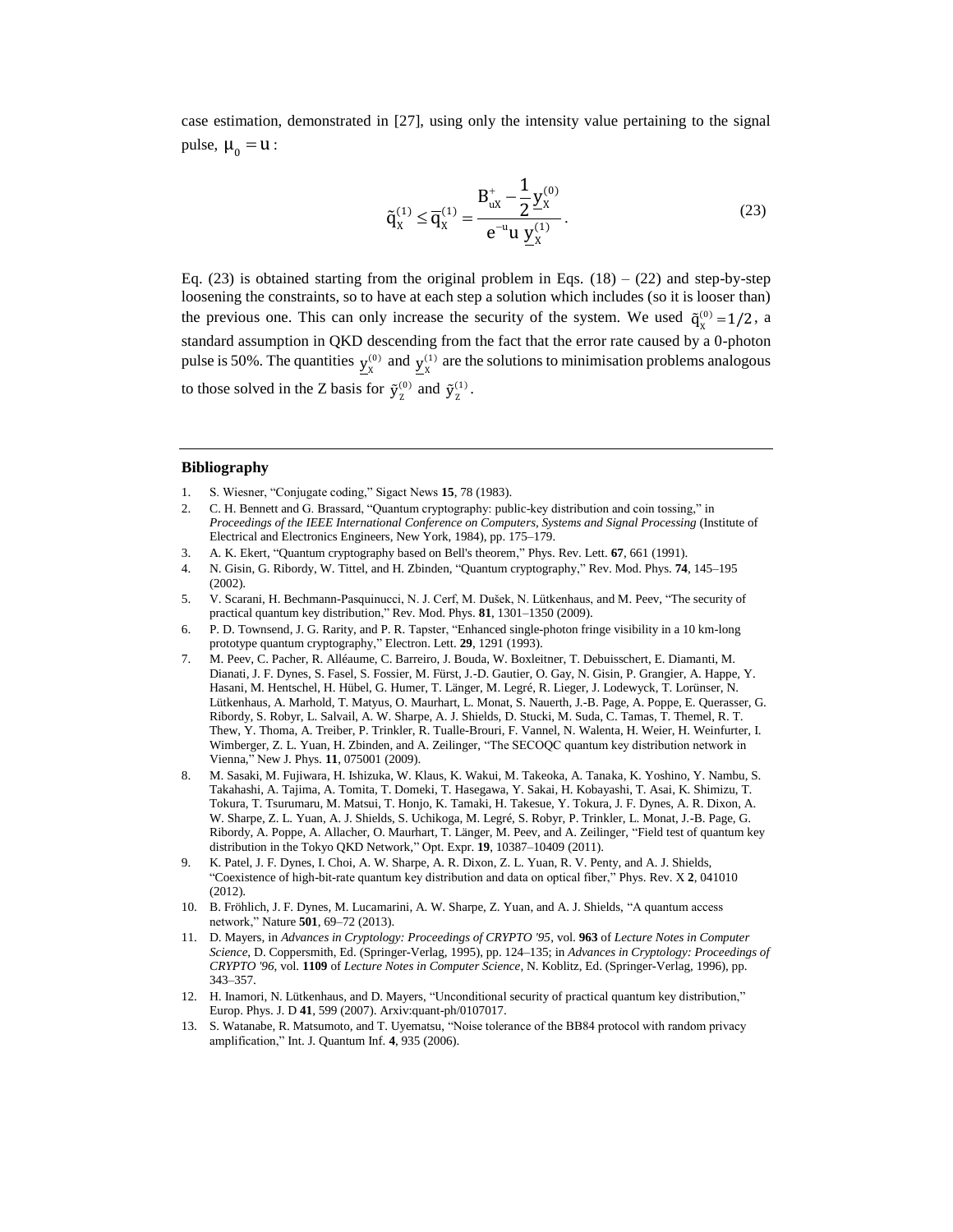- 14. M. Hayashi, "Practical evaluation of security for quantum key distribution," Phys. Rev. A **74**, 022307 (2006).
- 15. M. Hayashi, "Upper bounds of eavesdropper's performances in finite-length code with the decoy method," Phys. Rev. A **76**, 012329 (2007).
- 16. V. Scarani and R. Renner, "Quantum cryptography with finite resources: unconditional security bound for discrete-variable protocols with one-way postprocessing," Phys. Rev. Lett. **100**, 200501 (2008).
- 17. V. Scarani and R. Renner, "Security bounds for quantum cryptography with finite resources," in *Theory of Quantum Computation, Communication, and Cryptography*, vol. **5106** of *Lecture Notes in Computer Science*, (Berlin Springer, 2008), pp 83–95.
- 18. M. Tomamichel, C. C. W. Lim, N. Gisin, and R. Renner, "Tight finite-key analysis for quantum cryptography," Nat. Commun. **3**, 634 (2012).
- 19. R. Renner, N. Gisin, and B. Kraus, "Information-theoretic security proof for quantum-key-distribution protocols," Phys. Rev. A **72**, 012332 (2005).
- 20. B. Kraus, N. Gisin, and R. Renner, "Lower and upper bounds on the secret-key rate for quantum key distribution protocols using one-way classical communication," Phys. Rev. Lett. **95**, 080501 (2005).
- 21. H.-K. Lo, H. F. Chau, and M. Ardehali, "Efficient quantum key distribution scheme and proof of its unconditional security," J. of Crypt. **18**, 133 (2005).
- 22. W.-Y. Hwang, "Quantum key distribution with high loss: toward global secure communication," Phys. Rev. Lett. **91**, 057901 (2003).
- 23. X.-B. Wang, "Beating the photon-number-splitting attack in practical quantum cryptography," Phys. Rev. Lett. **94**, 230503 (2005).
- 24. H.-K. Lo, X. Ma, and K. Chen, "Decoy state quantum key distribution," Phys. Rev. Lett. **94**, 230504 (2005).
- 25. X. Ma, B. Qi, Y. Zhao, and H.-K. Lo, "Practical decoy state for quantum key distribution," Phys. Rev. A **72**, 012326 (2005).
- 26. R. Y. Q. Cai and V. Scarani, "Finite-key analysis for practical implementations of quantum key distribution," New J. Phys. **11**, 045024 (2009).
- 27. M. Lucamarini, J. F. Dynes, Z. L. Yuan, and A. J. Shields, "Practical treatment of quantum bugs," Proc. SPIE **8542**, Electro-Optical Remote Sensing, Photonic Technologies, and Applications VI (2012).
- 28. M. Hayashi and R. Nakayama, "Security analysis of the decoy method with the Bennett-Brassard 1984 protocol for finite key lengths," arXiv:1302.4139 (2013).
- 29. Z. Wei, W. Wang, Z. Zhang, M. Gao, Z. Ma, and X. Ma, "Decoy-state quantum key distribution with biased basis choice," Sci. Rep. **3**, 2453 (2013).
- 30. N. J. Beaudry, T. Moroder, and N. Lütkenhaus, "Squashing models for optical measurements in quantum communication," Phys. Rev. Lett. **101**, 093601 (2008).
- 31. T. Tsurumaru and K. Tamaki, "Security proof for QKD systems with threshold detectors," Phys. Rev. A **78**, 032302 (2008).
- 32. J. Hasegawa, M. Hayashi, T. Hiroshima, and A. Tomita, "Security analysis of decoy state quantum key distribution incorporating finite statistics," arXiv:0707.3541 (2007).
- 33. M. Koashi and J. Preskill, "Secure quantum key distribution with an uncharacterized source," Phys. Rev. Lett. **90**, 057902 (2003).
- 34. H. K. Lo and J. Preskill, "Security of quantum key distribution using weak coherent states with nonrandom phases," Quantum Inf. Comput. **7**, 431 (2007).
- 35. M. Koashi, "Efficient quantum key distribution with practical sources and detectors," arXiv:quant-ph/0609180 (2006).
- 36. A. Wald, "Tests of statistical hypotheses concerning several parameters when the number of observations is large," in *Transactions of the American Mathematical Society*, vol. **54** (1943), pp. 426–482.
- 37. A. Agresti and B. A. Coull, "Approximate is better than 'exact' for interval estimation of binomial proportions," The Am. Statist. **52**, 119 (1998).
- 38. J. W. Harrington, J. M. Ettinger, R. J. Hughes, and J. E. Nordholt, "Enhancing practical security of quantum key distribution with a few decoy states," arXiv:quant-ph/0503002 (2005).
- 39. P. Rice and J. W. Harrington, "Numerical analysis of decoy state quantum key distribution protocols," arXiv:0901.0013 (2009).
- 40. C. Clopper and E. S. Pearson, "The use of confidence or fiducial limits illustrated in the case of the binomial," Biometrika **26**, 404 (1934).
- 41. R. Renner, "Symmetry of large physical systems implies independence of subsystems," Nat. Phys. **3**, 645 (2007).
- 42. S. Boyd and L. Vandenberghe, *Convex Optimization*, Cambridge University Press New York (2004).
- 43. Z. L. Yuan, B. E. Kardynal, A. W. Sharpe, and A. J. Shields, "High speed single photon detection in the near infrared," Appl. Phys. Lett. **91**, 041114, (2007).
- 44. C. Erven, X. Ma, R. Laflamme, and G. Weihs, "Entangled quantum key distribution with a biased basis choice," New J. Phys. **11**, 045025 (2009).
- 45. J. Hasegawa, M. Hayashi, T. Hiroshima, A. Tanaka, and A. Tomita, "Experimental decoy state quantum key distribution with unconditional security incorporating finite statistics," arXiv:0705.3081 (2007).